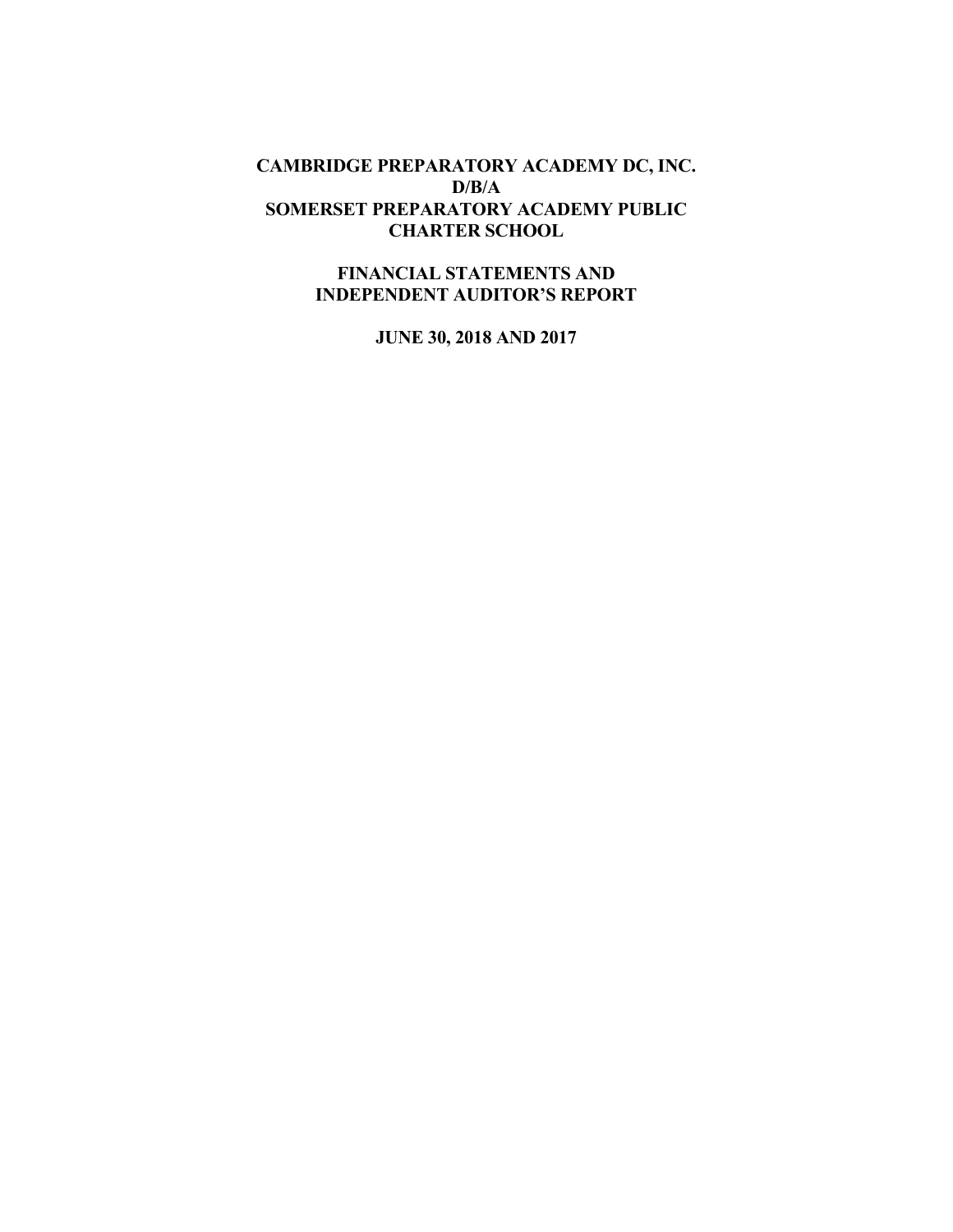# **TABLE OF CONTENTS**

Page No

| <b>INDEPENDENT AUDITOR'S REPORT</b>                                                                                                                                                                                         | $1 - 2$        |
|-----------------------------------------------------------------------------------------------------------------------------------------------------------------------------------------------------------------------------|----------------|
| <b>FINANCIAL STATEMENTS</b>                                                                                                                                                                                                 |                |
| <b>Statements of Financial Position</b>                                                                                                                                                                                     | 3              |
| Statement of Activities, Year Ended June 30, 2018                                                                                                                                                                           | $\overline{4}$ |
| Statement of Activities, Year Ended June 30, 2017                                                                                                                                                                           | 5              |
| Statement of Functional Expenses, Year Ended June 30, 2018                                                                                                                                                                  | 6              |
| Statement of Functional Expenses, Year Ended June 30, 2017                                                                                                                                                                  | $\tau$         |
| <b>Statements of Cash Flows</b>                                                                                                                                                                                             | 8              |
| Notes to the Financial Statements                                                                                                                                                                                           | $9 - 14$       |
| REPORTS AND SCHEDULES REQUIRED BY THE UNIFORM GUIDANCE                                                                                                                                                                      |                |
| Independent Auditor's Report on Internal Control Over<br>Financial Reporting and on Compliance and Other Matters<br>Based on an Audit of Financial Statements Performed in<br>Accordance with Government Auditing Standards | $15-16$        |
| Independent Auditor's Report on Compliance for Each Major<br>Program and on Internal Control Over Compliance<br>Required by the Uniform Guidance                                                                            | $17 - 18$      |
| Schedule of Expenditures of Federal Awards                                                                                                                                                                                  | 19             |
| Notes to the Schedule of Expenditures of Federal Awards                                                                                                                                                                     | 20             |
| Schedule of Findings and Questioned Costs                                                                                                                                                                                   | 21             |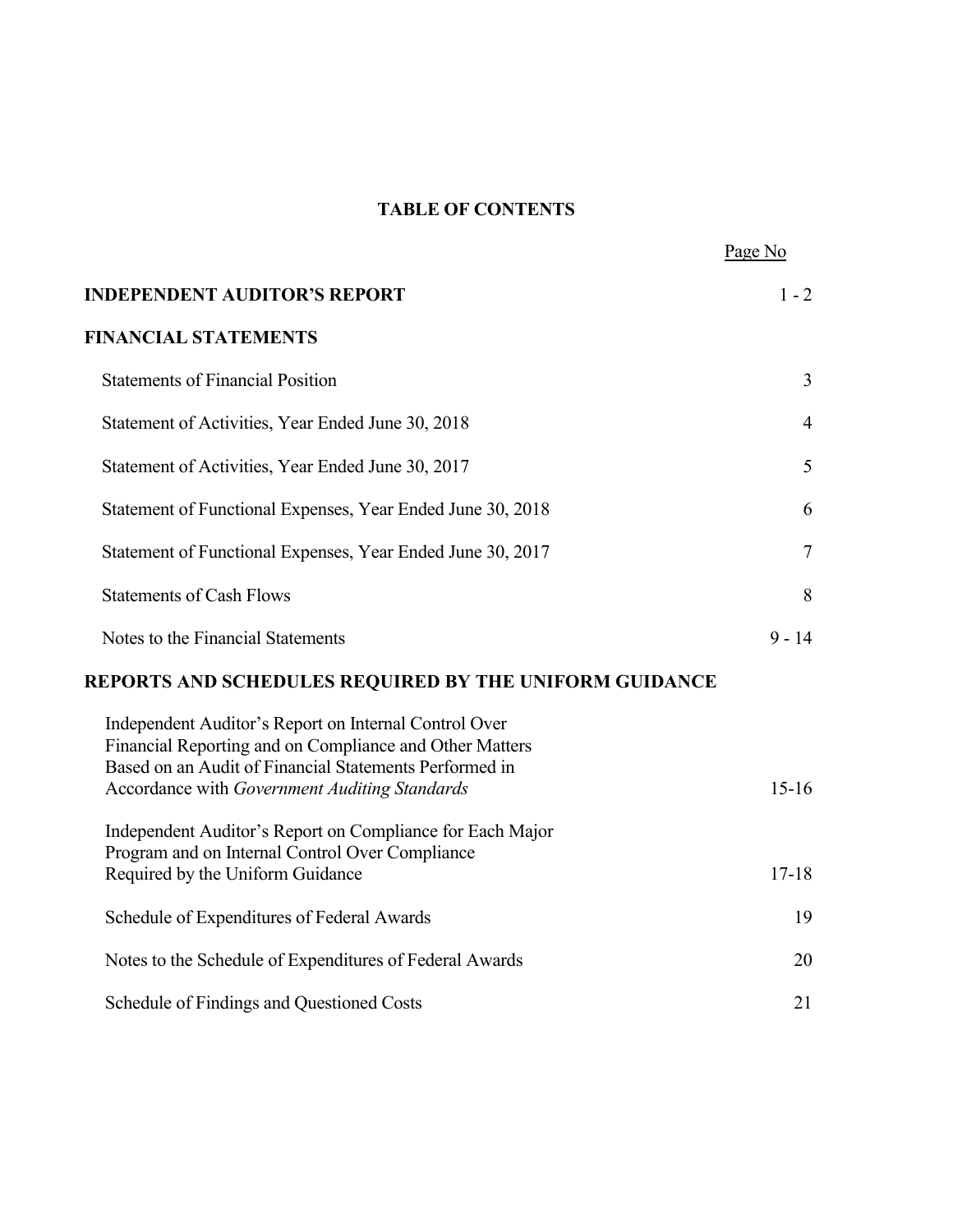

1730 Rhode Island Avenue, NW Suite 800 Washington, DC 20036 (202) 296-3306 Fax: (202) 296-0059

#### Independent Auditor's Report

The Board of Directors Cambridge Preparatory Academy DC, Inc. D/B/A Somerset Preparatory Academy Public Charter School Washington, DC

### **Report on the Financial Statements**

We have audited the accompanying financial statements of Cambridge Preparatory Academy DC, Inc. D/B/A Somerset Preparatory Academy Public Charter School (a nonprofit organization), which comprise the statements of financial position as of June 30, 2018 and 2017, and the related statement of activities, functional expenses, and cash flows for years then ended, and the related notes to the financial statements.

#### **Management's Responsibility for the Financial Statements**

Management is responsible for the preparation and fair presentation of the financial statements in accordance with accounting principles generally accepted in the United States of America; this includes the design, implementation, and maintenance of internal control relevant to the preparation and fair presentation of financial statements that are free from material misstatement, whether due to fraud or error.

#### **Auditor's Responsibility**

Our responsibility is to express an opinion on these financial statements based on our audits. We conducted our audits in accordance with auditing standards generally accepted in the United States of America and the standards applicable to financial audits contained in *Government Auditing Standards,* issued by the Comptroller General of the United States. Those standards require that we plan and perform the audit to obtain reasonable assurance about whether the financial statements are free from material misstatement.

An audit involves performing procedures to obtain audit evidence about the amounts and disclosures in the financial statements. The procedures selected depend on the auditor's judgment, including the assessment of the risks of material misstatement of the financial statements, whether due to fraud or error. In making those risk assessments, the auditor considers internal control relevant to the entity's preparation and fair presentation of the financial statements in order to design audit procedures that are appropriate in the circumstances, but not for the purpose of expressing an opinion on the effectiveness of the entity's internal control. Accordingly, we express no such opinion. An audit also includes evaluating the appropriateness of accounting policies used and the reasonableness of significant accounting estimates made by management, as well as evaluating the overall presentation of the financial statements.

We believe that the audit evidence we have obtained is sufficient and appropriate to provide a basis for our audit opinion.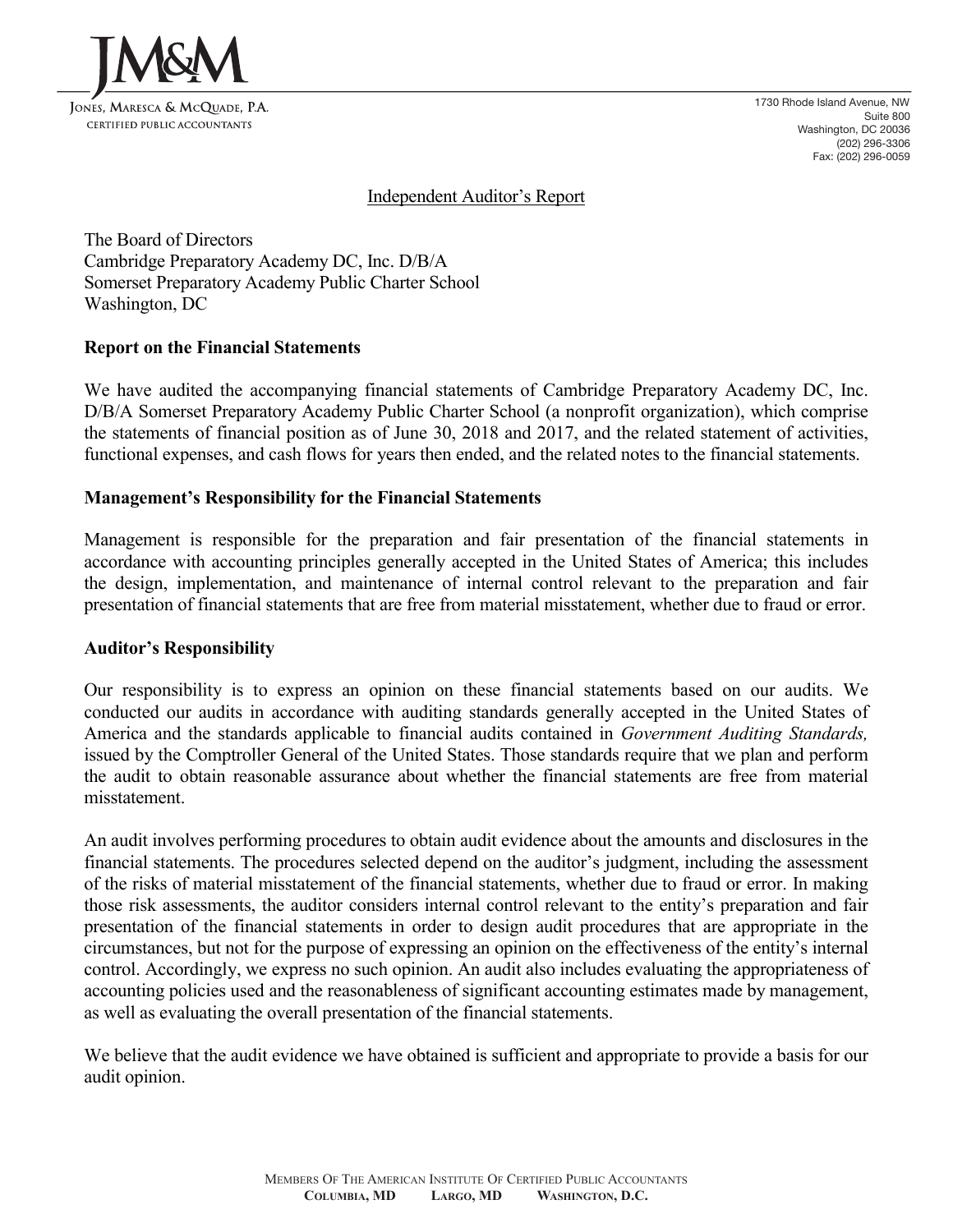Independent Auditor's Report Cambridge Preparatory Academy DC, Inc. D/B/A Somerset Preparatory Academy Public Charter School Page Two

# **Opinion**

In our opinion, the financial statements referred to above present fairly, in all material respects, the financial position of Cambridge Preparatory Academy DC, Inc. D/B/A Somerset Preparatory Academy Public Charter School as of June 30, 2018 and 2017, and the changes in its net assets and its cash flows for the years then ended in accordance with accounting principles generally accepted in the United States of America.

# **Other Matters**

# *Other Information*

Our audits were conducted for the purpose of forming an opinion on the financial statements as a whole. The accompanying schedule of expenditures of federal awards, as required by Title 2 U.S. *Code of Federal Regulations* Part 200, *Uniform Administrative Requirements, Cost Principals, and Audit Requirements for Federal Awards*, is presented for purposes of additional analysis and is not a required part of the financial statements. Such information is the responsibility of management and was derived from and relates directly to the underlying accounting and other records used to prepare the financial statements. The information has been subjected to the auditing procedures applied in the audit of the financial statements and certain additional procedures, including comparing and reconciling such information directly to the underlying accounting and other records used to prepare the financial statements or to the financial statements themselves, and other additional procedures in accordance with auditing standards generally accepted in the United States of America. In our opinion, the information is fairly stated, in all material respects, in relation to the financial statements as a whole.

# **Other Reporting Required by** *Government Auditing Standards*

In accordance with *Government Auditing Standards*, we have also issued our report dated November 14, 2018, on our consideration of Cambridge Preparatory Academy DC, Inc. D/B/A Somerset Preparatory Academy Public Charter School's internal control over financial reporting and on our tests of its compliance with certain provisions of laws, regulations, contracts, and grant agreements and other matters. The purpose of that report is to describe the scope of our testing of internal control over financial reporting and compliance and the results of that testing, and not to provide an opinion on the effectiveness of Cambridge Preparatory Academy DC, Inc. D/B/A Somerset Preparatory Academy Public Charter School's internal control over financial reporting or on compliance. That report is an integral part of an audit performed in accordance with *Government Auditing Standards* in considering Cambridge Preparatory Academy DC, Inc. D/B/A Cambridge Preparatory Academy DC, Inc.'s internal control over financial reporting and compliance.

Jam Marica & Mc Quada PA

Washington, DC November 14, 2018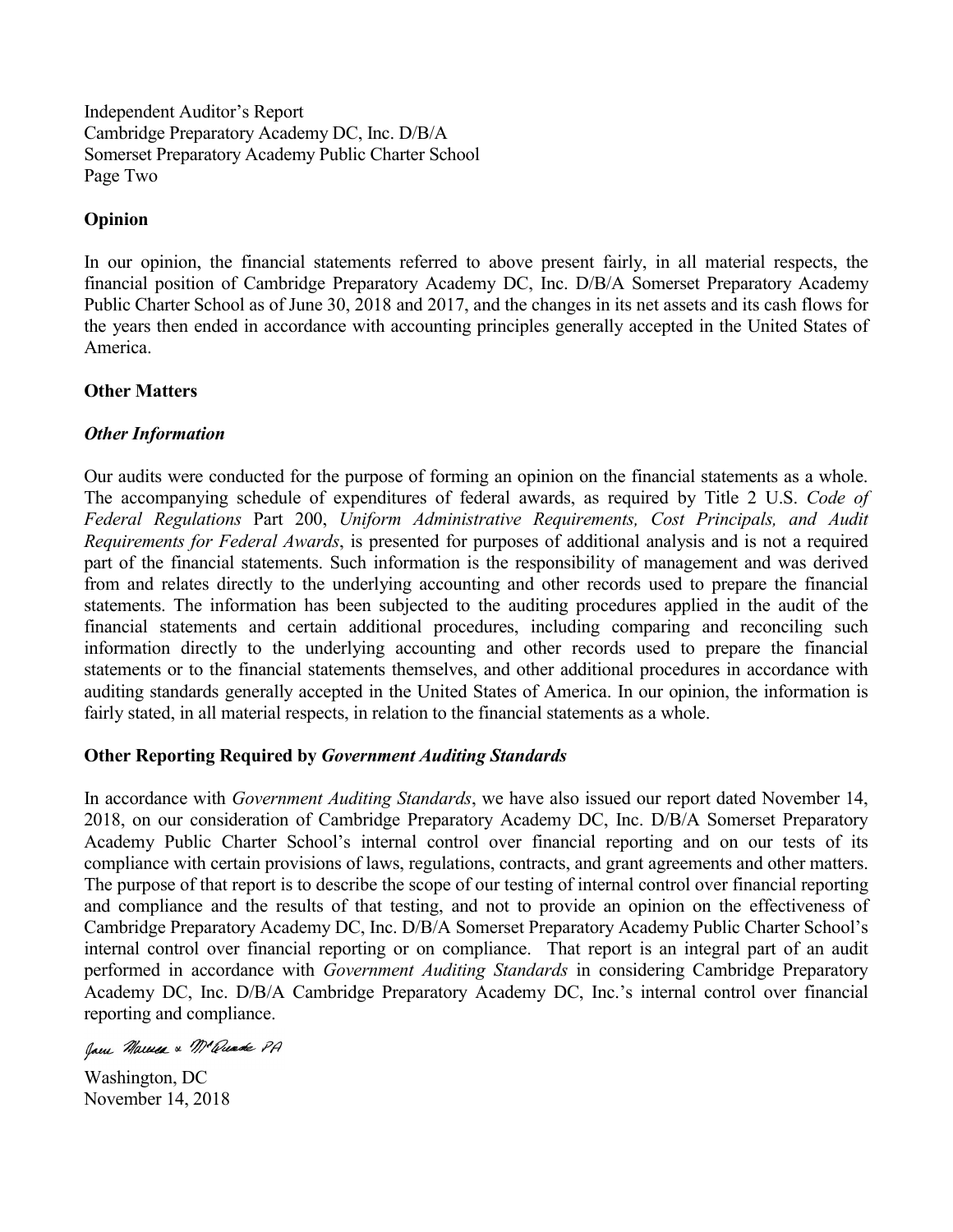# **CAMBRIDGE PREPARATORY ACADEMY DC, INC. D/B/A STATEMENTS OF FINANCIAL POSITION JUNE 30, 2018 AND 2017 SOMERSET PREPARATORY ACADEMY PUBLIC CHARTER SCHOOL**

|                                         | 2018                   |              | 2017       |
|-----------------------------------------|------------------------|--------------|------------|
| <b>ASSETS</b>                           |                        |              |            |
| <b>CURRENT ASSETS</b>                   |                        |              |            |
| Cash                                    | \$<br>1,129,039        | \$           | 461,153    |
| Grants receivable                       | 130,769                |              | 44,834     |
| Accounts receivable                     | 31,505                 |              | 26,074     |
| Prepaid expenses and employee advances  | 38,093                 |              | 45,806     |
| <b>Total Current Assets</b>             | 1,329,406              |              | 577,867    |
| PROPERTY AND EQUIPMENT                  |                        |              |            |
| Computers and equipment                 | 640,194                |              | 424,053    |
| Leasehold improvements                  | 547,500                |              |            |
| Classroom furnishings                   | 384,358                |              | 203,532    |
|                                         | 1,572,052              |              | 627,585    |
| Less: accumulated depreciation          | (571, 547)             |              | (434, 982) |
| Property and Equipment, Net             | 1,000,505              |              | 192,603    |
| <b>OTHER ASSETS</b>                     |                        |              |            |
| Security deposit                        | 5,000                  |              | 5,000      |
| <b>Total Other Assets</b>               | 5,000                  |              | 5,000      |
| <b>TOTAL ASSETS</b>                     | \$<br>2,334,911        | \$           | 775,470    |
| <b>LIABILITIES AND NET ASSETS</b>       |                        |              |            |
| <b>CURRENT LIABILITIES</b>              |                        |              |            |
| Accounts payable                        | \$<br>880,706          | $\mathbb{S}$ | 163,636    |
| Accrued salaries and related expenses   | 448,152                |              | 315,389    |
| Deferred revenue                        | 7,249                  |              | 12,840     |
| <b>Total Current Liabilities</b>        | $\overline{1,}336,107$ |              | 491,865    |
| <b>NET ASSETS</b>                       |                        |              |            |
| Unrestricted                            | 998,804                |              | 283,605    |
| <b>Total Net Assets</b>                 | 998,804                |              | 283,605    |
| <b>TOTAL LIABILITIES AND NET ASSETS</b> | \$<br>2,334,911        | \$           | 775,470    |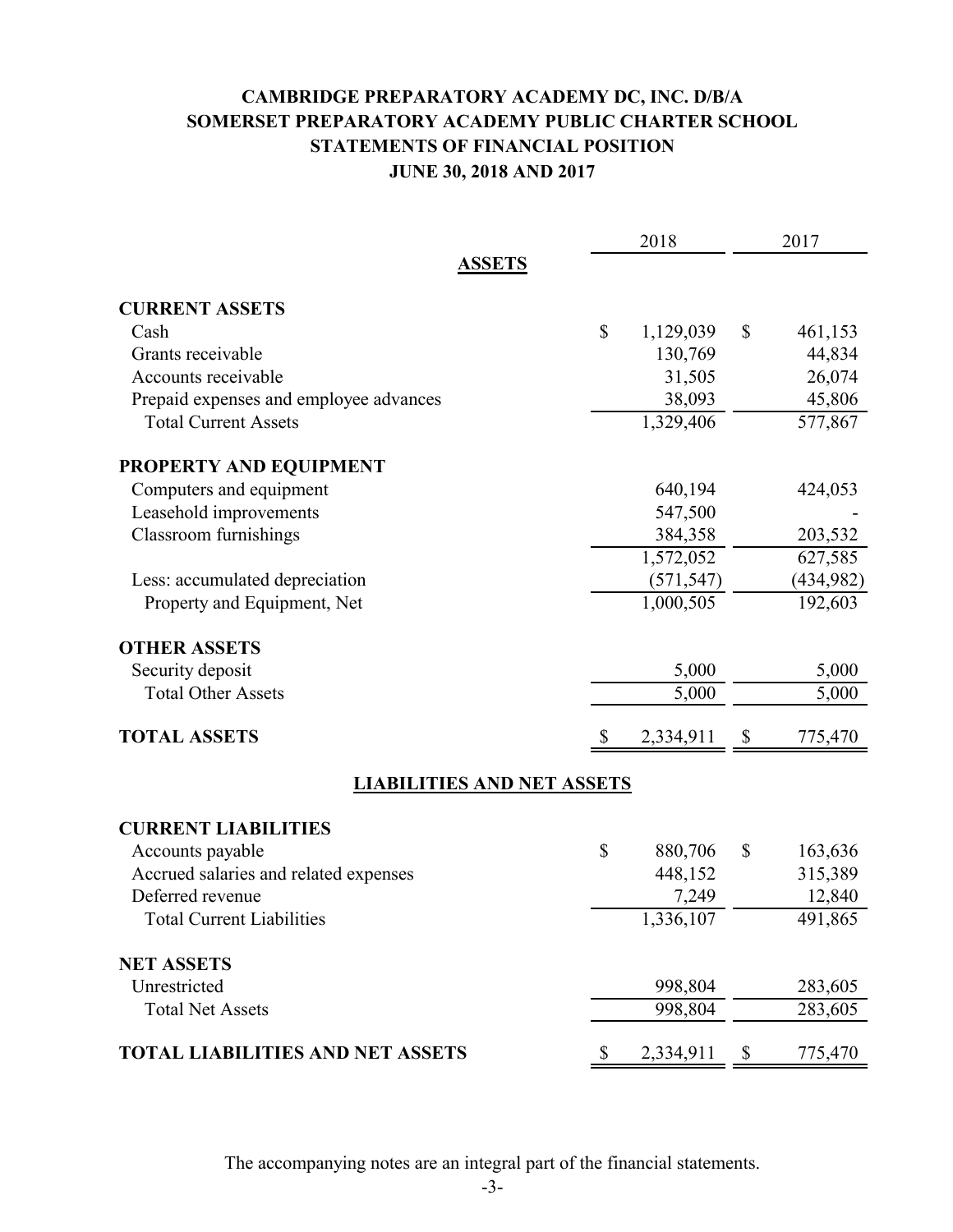# **CAMBRIDGE PREPARATORY ACADEMY DC, INC. D/B/A SOMERSET PREPARATORY ACADEMY PUBLIC CHARTER SCHOOL STATEMENT OF ACTIVITIES YEAR ENDED JUNE 30, 2018**

|                                            | Temporarily |              |    |            |              |           |
|--------------------------------------------|-------------|--------------|----|------------|--------------|-----------|
|                                            |             | Unrestricted |    | Restricted |              | Total     |
| <b>REVENUE AND SUPPORT</b>                 |             |              |    |            |              |           |
| Per pupil appropriations                   | \$          | 6,355,041    | \$ |            | $\mathbb{S}$ | 6,355,041 |
| Per pupil facilities allowance             |             | 1,197,273    |    |            |              | 1,197,273 |
| Federal entitlements and grants            |             | 1,139,798    |    |            |              | 1,139,798 |
| Other grants and contributions             |             | 319,133      |    |            |              | 319,133   |
| Activity fees                              |             | 20,727       |    |            |              | 20,727    |
| Other income                               |             | 89,720       |    |            |              | 89,720    |
| Loss on disposal of property and equipment |             | (18, 035)    |    |            |              | (18,035)  |
| Net Assets released from restrictions      |             | 20,217       |    | (20,217)   |              |           |
| <b>Total Revenue and Support</b>           |             | 9,123,874    |    | (20, 217)  |              | 9,103,657 |
| <b>EXPENSES</b>                            |             |              |    |            |              |           |
| Programs - educational services            |             | 6,646,012    |    |            |              | 6,646,012 |
| General and administrative services        |             | 1,742,014    |    |            |              | 1,742,014 |
| Fundraising                                |             | 432          |    |            |              | 432       |
| <b>Total Expenses</b>                      |             | 8,388,458    |    |            |              | 8,388,458 |
| <b>CHANGE IN NET ASSETS</b>                |             | 735,416      |    | (20, 217)  |              | 715,199   |
| NET ASSETS, beginning of year              |             | 263,388      |    | 20,217     |              | 283,605   |
| NET ASSETS, end of year                    | S           | 998,804      | \$ |            | S            | 998,804   |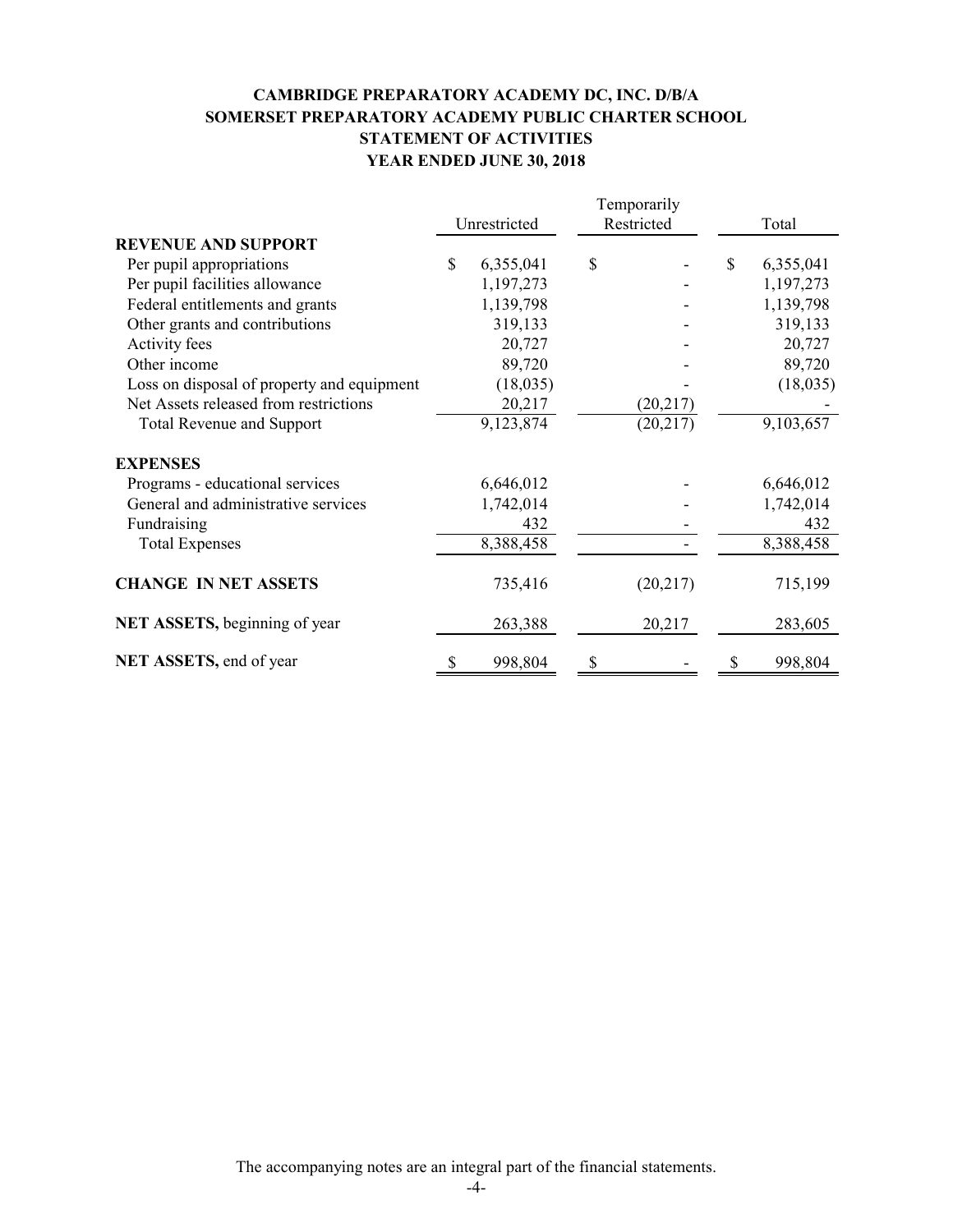# **CAMBRIDGE PREPARATORY ACADEMY DC, INC. D/B/A SOMERSET PREPARATORY ACADEMY PUBLIC CHARTER SCHOOL STATEMENT OF ACTIVITIES YEAR ENDED JUNE 30, 2017**

|                                      | Unrestricted |                        |  |        |                 |  |  |  | Temporarily<br>Restricted |  | Total |  |
|--------------------------------------|--------------|------------------------|--|--------|-----------------|--|--|--|---------------------------|--|-------|--|
| <b>REVENUE AND SUPPORT</b>           |              |                        |  |        |                 |  |  |  |                           |  |       |  |
| Per pupil appropriations             | \$           | 5,253,210              |  |        | \$<br>5,253,210 |  |  |  |                           |  |       |  |
| Per pupil facilities allowance       |              | 1,012,176              |  |        | 1,012,176       |  |  |  |                           |  |       |  |
| Federal entitlements and grants      |              | 491,290                |  |        | 491,290         |  |  |  |                           |  |       |  |
| Other grants and contributions       |              | 22,695                 |  | 20,217 | 42,912          |  |  |  |                           |  |       |  |
| <b>Activity fees</b>                 |              | 27,737                 |  |        | 27,737          |  |  |  |                           |  |       |  |
| Other income                         |              | 123,931                |  |        | 123,931         |  |  |  |                           |  |       |  |
| <b>Total Revenue and Support</b>     |              | 6,931,039              |  | 20,217 | 6,951,256       |  |  |  |                           |  |       |  |
| <b>EXPENSES</b>                      |              |                        |  |        |                 |  |  |  |                           |  |       |  |
| Programs - educational services      |              | 5,927,596              |  |        | 5,927,596       |  |  |  |                           |  |       |  |
| General and administrative services  |              | 1,563,649              |  |        | 1,563,649       |  |  |  |                           |  |       |  |
| <b>Total Expenses</b>                |              | $\overline{7},491,245$ |  |        | 7,491,245       |  |  |  |                           |  |       |  |
| <b>CHANGE IN NET ASSETS</b>          |              | (560, 206)             |  | 20,217 | (539,989)       |  |  |  |                           |  |       |  |
| <b>NET ASSETS, beginning of year</b> |              | 823,594                |  |        | 823,594         |  |  |  |                           |  |       |  |
| NET ASSETS, end of year              |              | 263,388                |  | 20,217 | 283,605         |  |  |  |                           |  |       |  |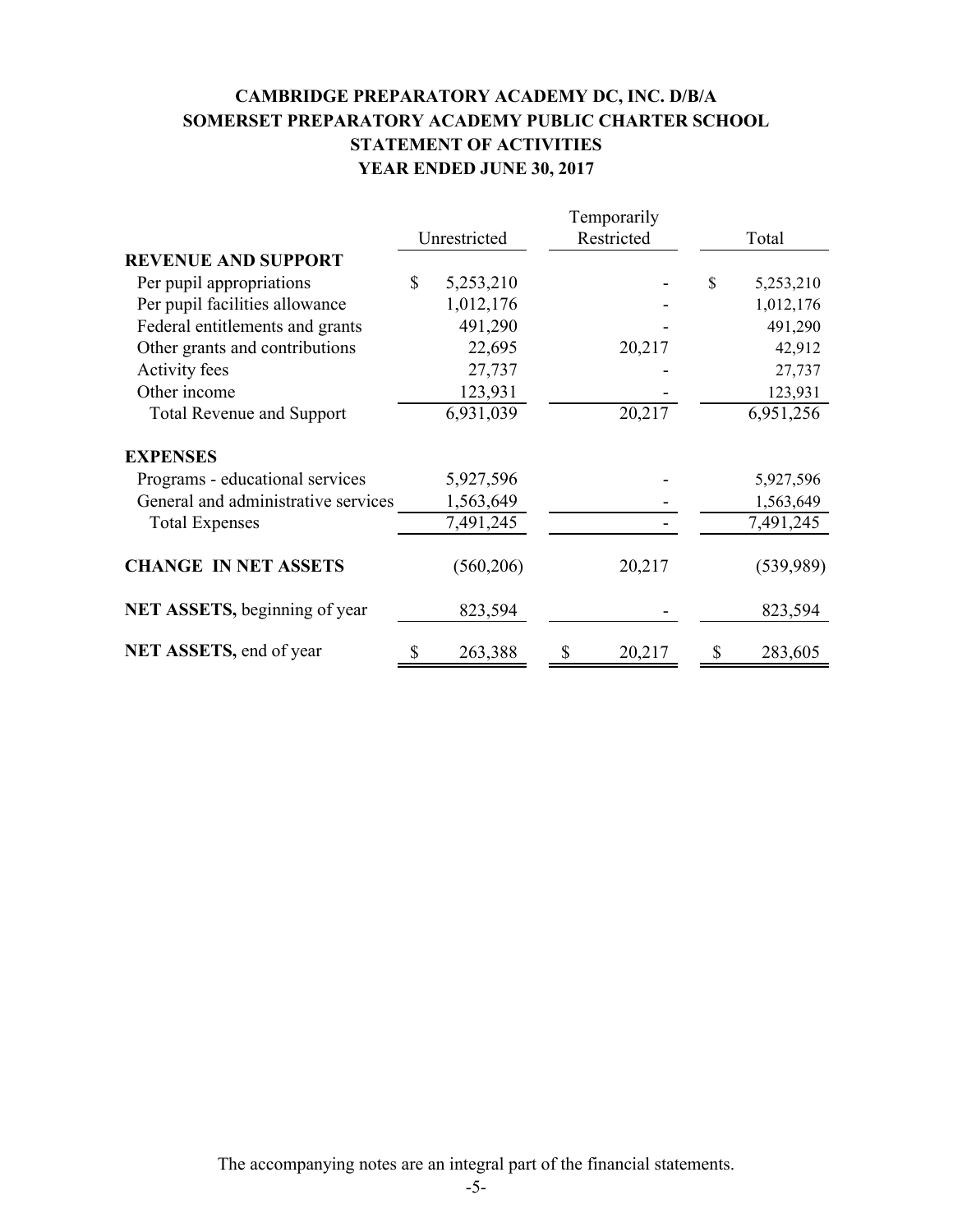#### **SOMERSET PREPARATORY ACADEMY PUBLIC CHARTER SCHOOL STATEMENT OF FUNCTIONAL EXPENSES YEAR ENDED JUNE 30, 2018 CAMBRIDGE PREPARATORY ACADEMY DC, INC. D/B/A**

|                                          | Program -       | General and    |           |    |             |      |           |
|------------------------------------------|-----------------|----------------|-----------|----|-------------|------|-----------|
|                                          | Educational     | Administrative |           |    |             |      |           |
|                                          | Services        |                | Services  |    | Fundraising |      | Total     |
| <b>Personnel Costs</b>                   |                 |                |           |    |             |      |           |
| Salaries                                 | \$<br>3,666,141 | \$             | 840,884   | \$ |             | \$   | 4,507,025 |
| Employee benefits                        | 166,132         |                | 38,104    |    |             |      | 204,236   |
| Payroll taxes                            | 315,351         |                | 72,330    |    |             |      | 387,681   |
| Professional development                 | 214,972         |                | 28,411    |    |             |      | 243,383   |
| <b>Total Personnel and Related Costs</b> | 4,362,596       |                | 979,729   |    |             |      | 5,342,325 |
| <b>Direct Student Costs</b>              |                 |                |           |    |             |      |           |
| Supplies and materials                   | 105,144         |                |           |    |             |      | 105,144   |
| Assessment materials                     | 63,149          |                |           |    |             |      | 63,149    |
| Student textbooks                        | 115,858         |                |           |    |             |      | 115,858   |
| Food service                             | 166,140         |                |           |    |             |      | 166,140   |
| Contracted instruction fees              | 279,511         |                |           |    |             |      | 279,511   |
| Student uniforms                         | 28,272          |                |           |    |             |      | 28,272    |
| Other student costs                      | 91,644          |                |           |    |             |      | 91,644    |
| <b>Total Direct Student Costs</b>        | 849,718         |                |           |    |             |      | 849,718   |
| <b>Occupancy Expenses</b>                |                 |                |           |    |             |      |           |
| Rent                                     | 957,818         |                | 239,455   |    |             |      | 1,197,273 |
| Repairs and maintenance                  | 8,131           |                | 2,033     |    |             |      | 10,164    |
| <b>Total Occupancy Expenses</b>          | 965,949         |                | 241,488   |    |             |      | 1,207,437 |
| <b>Office Expenses</b>                   |                 |                |           |    |             |      |           |
| Office supplies and materials            | 50,951          |                | 12,738    |    |             |      | 63,689    |
| Equipment rental                         | 23,022          |                | 5,756     |    |             |      | 28,778    |
| Telecommunications                       | 35,796          |                | 8,949     |    |             |      | 44,745    |
| Printing and copying                     | 602             |                | 150       |    |             |      | 752       |
| Postage and shipping                     | 1,442           |                | 360       |    |             |      | 1,802     |
| <b>Total Office Expenses</b>             | 111,813         | 27,953         |           |    |             |      | 139,766   |
| <b>General Expenses</b>                  |                 |                |           |    |             |      |           |
| Accounting                               |                 |                | 30,573    |    |             |      | 30,573    |
| Affiliation fee                          |                 |                | 30,000    |    |             |      | 30,000    |
| Authorizer fee                           |                 |                | 82,083    |    |             |      | 82,083    |
| Bad debt                                 |                 |                | 1,620     |    |             |      | 1,620     |
| Computer support fees                    | 41,384          |                | 10,346    |    |             |      | 51,730    |
| Depreciation                             | 144,782         |                | 36,195    |    |             |      | 180,977   |
| Fundraising fees                         |                 |                |           |    | 432         |      | 432       |
| Insurance                                | 28,501          |                | 7,125     |    |             |      | 35,626    |
| Legal                                    |                 |                | 34,584    |    |             |      | 34,584    |
| Memberships and subscriptions            | 8,735           |                | 2,184     |    |             |      | 10,919    |
| Other professional fees                  | 132,534         |                | 33,134    |    |             |      | 165,668   |
| Support service fees                     |                 |                | 225,000   |    |             |      | 225,000   |
| <b>Total General Expenses</b>            | 355,936         |                | 492,844   |    | 432         |      | 849,212   |
| <b>Total Expenses</b>                    | \$<br>6,646,012 | \$             | 1,742,014 | \$ | 432         | $\$$ | 8,388,458 |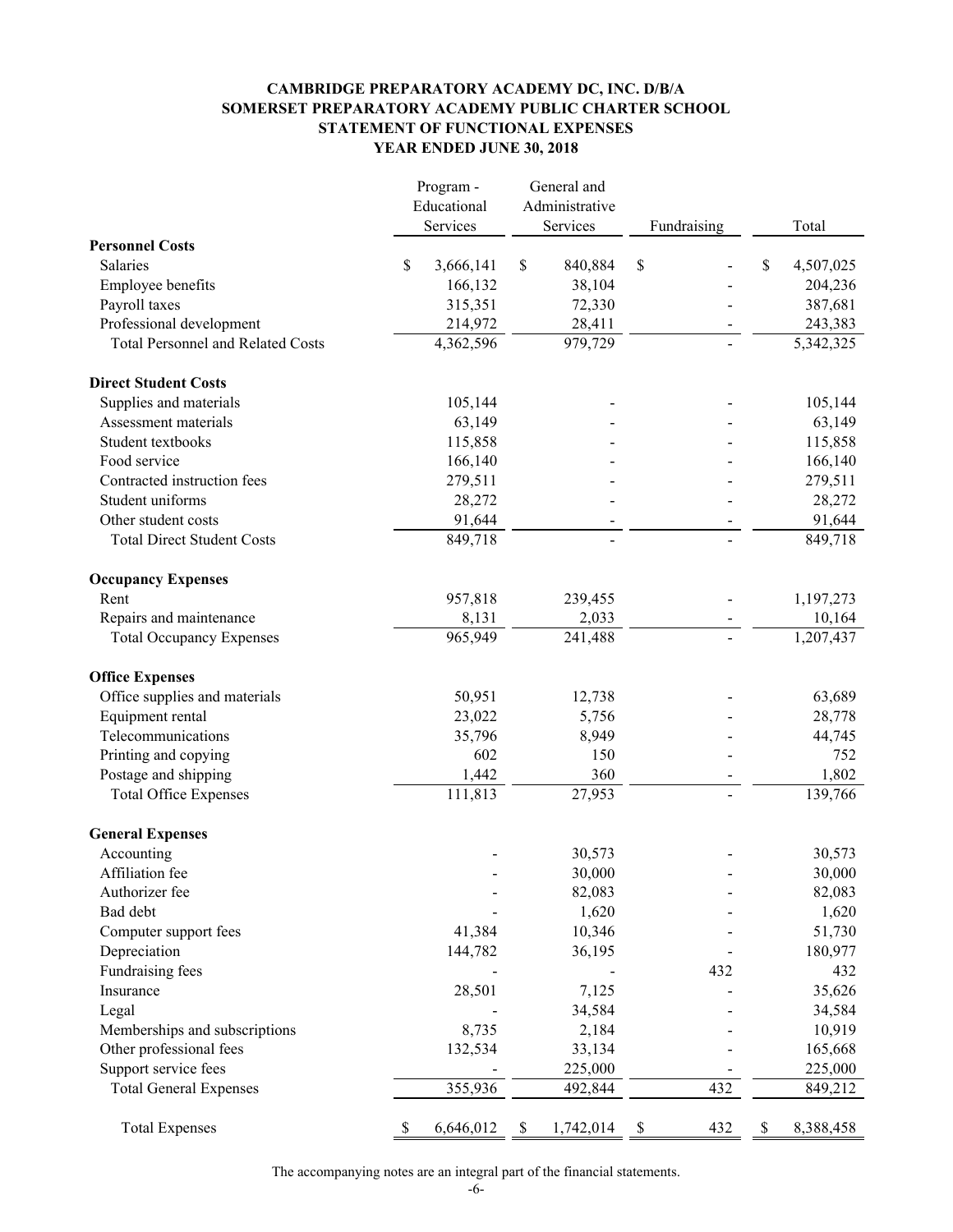### **CAMBRIDGE PREPARATORY ACADEMY DC, INC. D/B/A SOMERSET PREPARATORY ACADEMY PUBLIC CHARTER SCHOOL STATEMENT OF FUNCTIONAL EXPENSES YEAR ENDED JUNE 30, 2017**

|                                          | Program -<br>Educational<br>Services |           | General and<br>Administrative<br>Services |    | Total     |  |
|------------------------------------------|--------------------------------------|-----------|-------------------------------------------|----|-----------|--|
| <b>Personnel Costs</b>                   |                                      |           |                                           |    |           |  |
| Salaries                                 | \$                                   | 3,241,921 | \$<br>804,871                             | \$ | 4,046,792 |  |
| Employee benefits                        |                                      | 150,166   | 37,394                                    |    | 187,560   |  |
| Payroll taxes                            |                                      | 270,817   | 67,438                                    |    | 338,255   |  |
| Professional development                 |                                      | 120,934   | 15,552                                    |    | 136,486   |  |
| <b>Total Personnel and Related Costs</b> |                                      | 3,783,838 | 925,255                                   |    | 4,709,093 |  |
| <b>Direct Student Costs</b>              |                                      |           |                                           |    |           |  |
| Supplies and materials                   |                                      | 143,619   |                                           |    | 143,619   |  |
| Assessment materials                     |                                      | 81,688    |                                           |    | 81,688    |  |
| Food service                             |                                      | 157,119   |                                           |    | 157,119   |  |
| Contracted instruction fees              |                                      | 407,671   |                                           |    | 407,671   |  |
| Student uniforms                         |                                      | 123,534   |                                           |    | 123,534   |  |
| Other student costs                      |                                      | 74,450    |                                           |    | 74,450    |  |
| <b>Total Direct Student Costs</b>        |                                      | 988,081   |                                           |    | 988,081   |  |
| <b>Occupancy Expenses</b>                |                                      |           |                                           |    |           |  |
| Rent                                     |                                      | 809,741   | 202,435                                   |    | 1,012,176 |  |
| Repairs and maintenance                  |                                      | 24,326    | 6,081                                     |    | 30,407    |  |
| <b>Total Occupancy Expenses</b>          |                                      | 834,067   | 208,516                                   |    | 1,042,583 |  |
| <b>Office Expenses</b>                   |                                      |           |                                           |    |           |  |
| Office supplies and materials            |                                      | 93,670    | 23,418                                    |    | 117,088   |  |
| Equipment rental                         |                                      | 20,910    | 5,227                                     |    | 26,137    |  |
| Telecommunications                       |                                      | 33,010    | 8,253                                     |    | 41,263    |  |
| Printing and copying                     |                                      | 3,185     | 796                                       |    | 3,981     |  |
| Postage and shipping                     |                                      | 1,650     | 412                                       |    | 2,062     |  |
| <b>Total Office Expenses</b>             |                                      | 152,425   | 38,106                                    |    | 190,531   |  |
| <b>General Expenses</b>                  |                                      |           |                                           |    |           |  |
| Accounting                               |                                      |           | 20,565                                    |    | 20,565    |  |
| Affiliation fee                          |                                      |           | 30,000                                    |    | 30,000    |  |
| Authorizer fee                           |                                      |           | 69,300                                    |    | 69,300    |  |
| Computer support fees                    |                                      | 4,687     | 1,172                                     |    | 5,859     |  |
| Depreciation                             |                                      | 108,671   | 27,168                                    |    | 135,839   |  |
| Insurance                                |                                      | 17,603    | 4,401                                     |    | 22,004    |  |
| Legal                                    |                                      |           | 35,209                                    |    | 35,209    |  |
| Memberships and subscriptions            |                                      | 6,820     | 1,705                                     |    | 8,525     |  |
| Other professional fees                  |                                      | 31,404    | 7,852                                     |    | 39,256    |  |
| Support service fees                     |                                      |           | 194,400                                   |    | 194,400   |  |
| <b>Total General Expenses</b>            |                                      | 169,185   | 391,772                                   |    | 560,957   |  |
| <b>Total Expenses</b>                    | \$                                   | 5,927,596 | \$<br>1,563,649                           | \$ | 7,491,245 |  |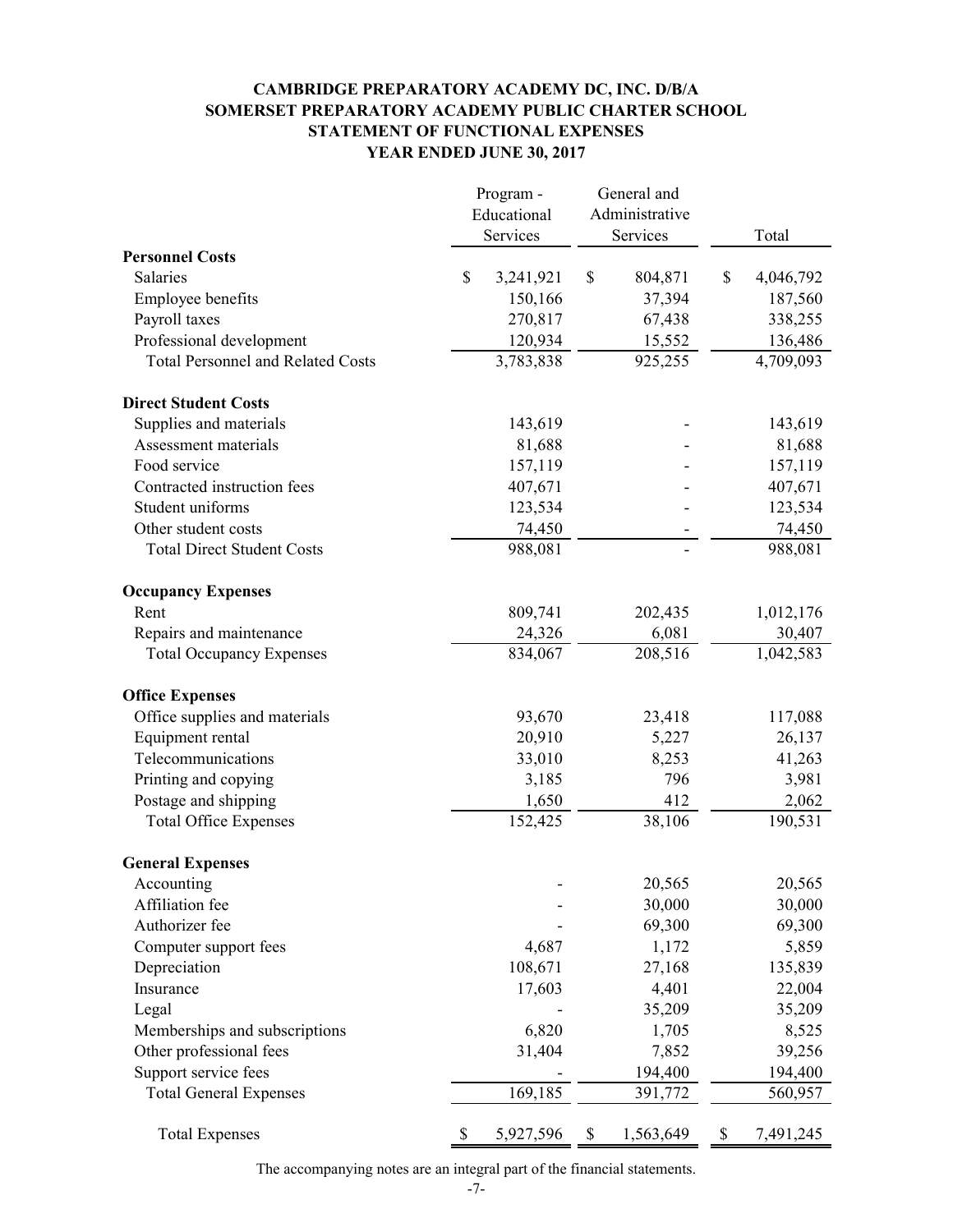# **SOMERSET PREPARATORY ACADEMY PUBLIC CHARTER SCHOOL STATEMENTS OF CASH FLOWS YEARS ENDED JUNE 30, 2018 AND 2017 CAMBRIDGE PREPARATORY ACADEMY DC, INC. D/B/A**

|                                                       | 2018            | 2017    |            |  |
|-------------------------------------------------------|-----------------|---------|------------|--|
| <b>CASH FLOWS FROM OPERATING ACTIVITIES</b>           |                 |         |            |  |
| Change in net assets                                  | \$<br>715,199   | \$      | (539,989)  |  |
| Adjustments to reconcile change in net assets to cash |                 |         |            |  |
| provided by (used for) operating activities:          |                 |         |            |  |
| Depreciation                                          | 180,977         | 135,839 |            |  |
| Loss on disposal of property and equipment            | 18,035          |         |            |  |
| (Increase) decrease in assets:                        |                 |         |            |  |
| Grants receivable                                     | (85,935)        | 105,285 |            |  |
| Accounts receivable                                   | (5, 431)        |         | (1, 836)   |  |
| Prepaid expenses and employee advances                | 7,713           |         | 989        |  |
| Increase (decrease) in liabilities:                   |                 |         |            |  |
| Accounts payable                                      | 717,070         |         | (50, 654)  |  |
| Accrued salaries and related expenses                 | 132,763         |         | 37,922     |  |
| Deferred revenue                                      | (5,591)         |         | 6,341      |  |
| Cash Provided by (Used for) Operating Activities      | 1,674,800       |         | (306, 103) |  |
| <b>CASH FLOWS FROM INVESTING ACTIVITIES</b>           |                 |         |            |  |
| Purchase of property and equipment                    | (1,006,914)     |         | (91,081)   |  |
| Cash Used for Investing Activities                    | (1,006,914)     |         | (91,081)   |  |
| <b>NET INCREASE (DECREASE) IN CASH</b>                | 667,886         |         | (397, 184) |  |
| CASH, beginning of year                               | 461,153         |         | 858,337    |  |
| CASH, end of year                                     | \$<br>1,129,039 |         | 461,153    |  |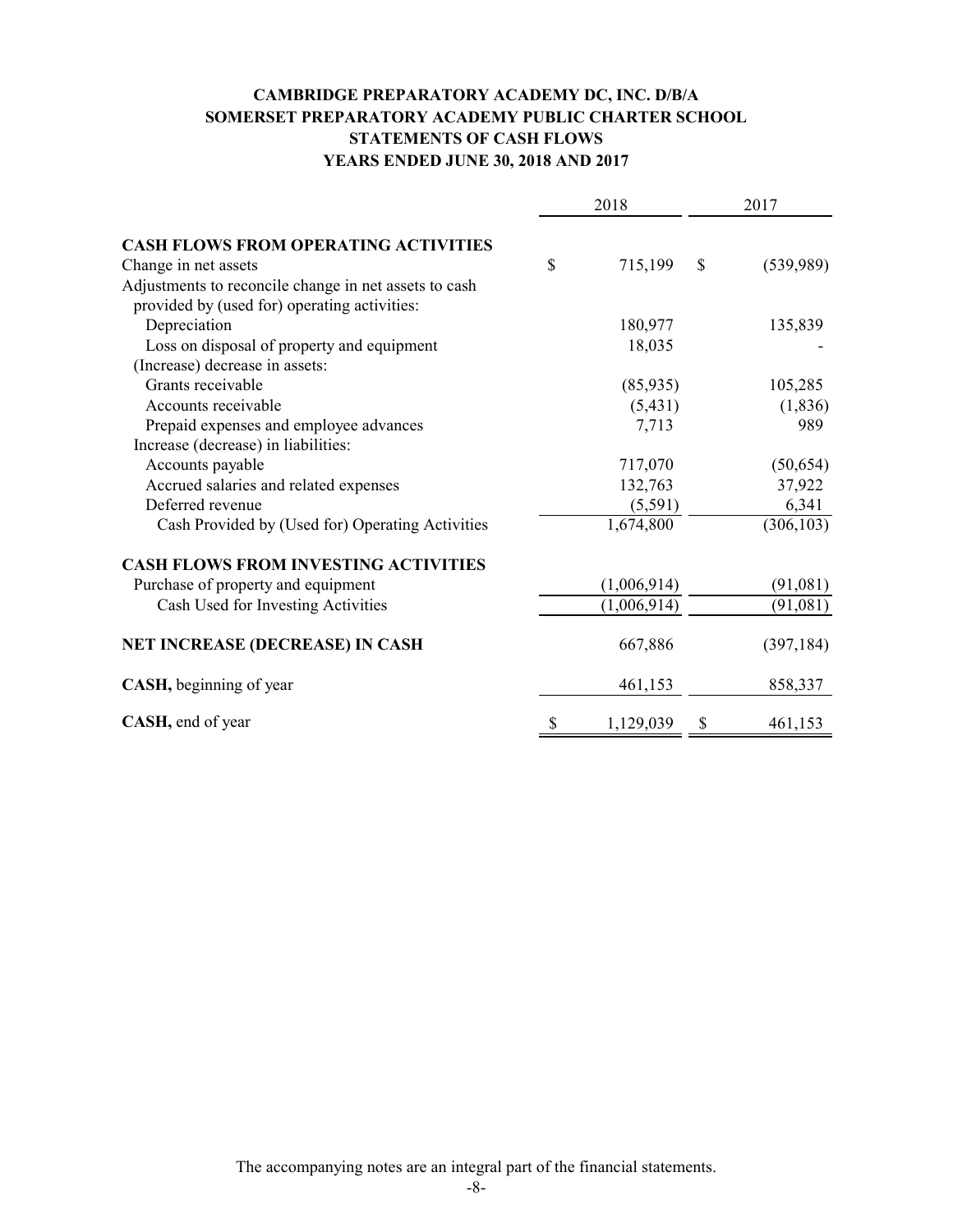# **NOTE A – ORGANIZATION AND PURPOSE**

Cambridge Preparatory Academy DC, Inc. D/B/A Somerset Preparatory Academy Public Charter School (the "School") is a not-for-profit organization, incorporated in the District of Columbia in 2011. The School is an affiliate of the Somerset Academy Inc., a Florida based charter school organization. The School was approved by the District of Columbia Public Charter School Board to operate a charter school in the District of Columbia. The charter agreement, dated July 1, 2013, shall continue for a term of 15 years unless renewed, revoked, or terminated in accordance with Sections 38-1802.12 and 1802.13 of the Act and Section 9 as outlined in the agreement.

The School's mission is to promote a culture that maximizes student achievement and fosters the development of responsible, self-directed life-long learners in a safe and enriching environment. This is achieved by a rigorous academic environment focused on the fundamentals of leadership development, enhanced personal responsibility, and community involvement. For school years 2017-2018 and 2016- 2017, the School served grades 6-12 and 6-11, respectively.

# **NOTE B – SUMMARY OF SIGNIFICANT ACCOUNTING POLICIES**

### Basis of Accounting

The School's financial statements are prepared on the accrual basis of accounting. Therefore, revenue and related assets are recognized when earned and expenses and related liabilities are recognized as the obligations are incurred.

### Basis of Presentation

Financial statement presentation follows Financial Accounting Standards Board (FASB) Accounting Standards Codification ("ASC") Topic Not-for-Profit Entities. In accordance with the topic, the School is required to report information regarding its financial position and activities according to three classes of net assets. Accordingly, the net assets of the School and changes therein are classified and reported as follows:

*Unrestricted Net Assets* **-** Net assets not subject to donor-imposed stipulations

*Temporarily restricted net assets* **-** Net assets subject to donor-imposed stipulations that may or will be met by either actions of the School and/or the passage of time. Temporarily restricted net assets for the year ending June 30, 2017, totaled \$20,216 for the broadcasting program at the School. There were no temporarily restricted net assets for the year ending June 30, 2018.

*Permanently restricted net assets* **-** Net assets subject to donor-imposed stipulations that may be maintained permanently by the School. There were no permanently restricted net assets as of June 30, 2018 and 2017.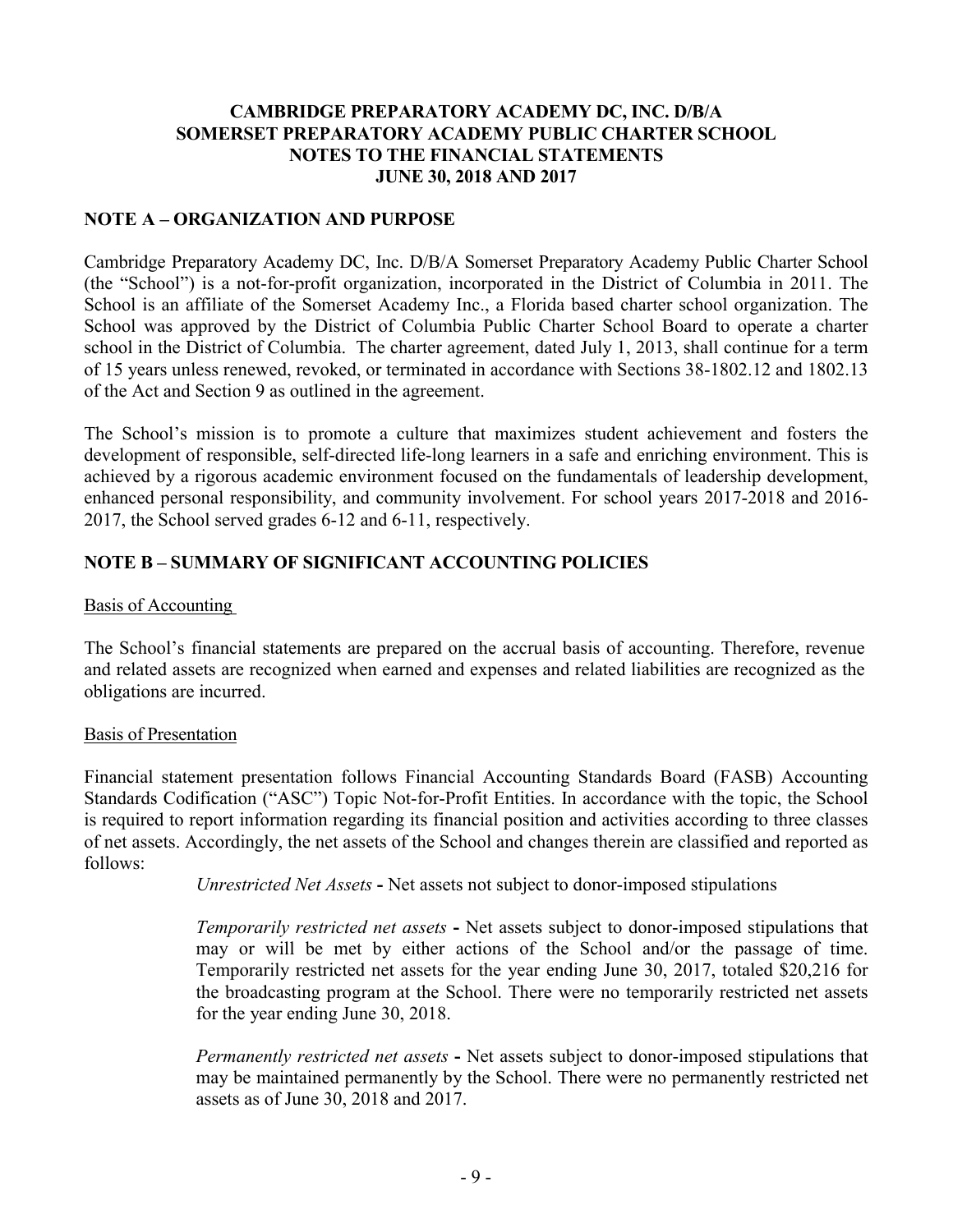# **NOTE B – SUMMARY OF SIGNIFICANT ACCOUNTING POLICIES** - continued

### Cash

Cash reported on the statement of financial position includes \$30,000 of compensating balances required by the School's financial institution in accordance with the School's credit card terms.

#### Grants and Accounts Receivable

Grants and accounts receivable consist of unsecured amounts due from public funding sources whose ability to pay are subject to appropriation. The School performs ongoing credit evaluations of its funding sources and generally does not require collateral. Accounts receivable are reported net of the allowance for doubtful accounts, if any. The allowance, if any, is estimated based on historical collection trends, the age of outstanding receivable and existing economic conditions. If actual experience changes, revisions to the allowance may be necessary. Due to the nature of funding from the federal government and the District of Columbia, management believes that all receivables will be collected. Therefore, no allowance for doubtful accounts has been recorded.

### Employee Advances

The School provides employee advances to staff that are approved by management. The advances are deducted from the employees' future salary payments per pay period until paid in full or at date of termination, if terminated before advance is paid in full.

#### Property and Equipment

Property and equipment are carried at cost or, if donated, at the approximate fair value at the date of donation. The School capitalizes all expenditures for property and equipment over \$1,000. Depreciation is computed, using the straight-line method over the useful lives of the assets which range from three to seven years. When assets are sold or otherwise disposed of the asset and related accumulated depreciation are removed from the accounts and any remaining gain or loss is included in operations. Repairs and maintenance are expensed as incurred. Depreciation expense for the years ended June 30, 2018 and 2017, totaled \$180,977 and \$135,839, respectively.

### Contributions and Grants

Contributions received are recorded as increases in unrestricted, temporarily restricted or permanently restricted net assets, depending on the existence and/or nature of any donor restrictions. When a restriction expires (that is, when a stipulated time restriction ends or the purpose of the restriction is accomplished), temporarily restricted net assets are reclassified to unrestricted net assets and reported in the statements of activities as net assets released from restrictions. When restrictions are met within the same year as restricted funds are contributed, they are classified as unrestricted contributions.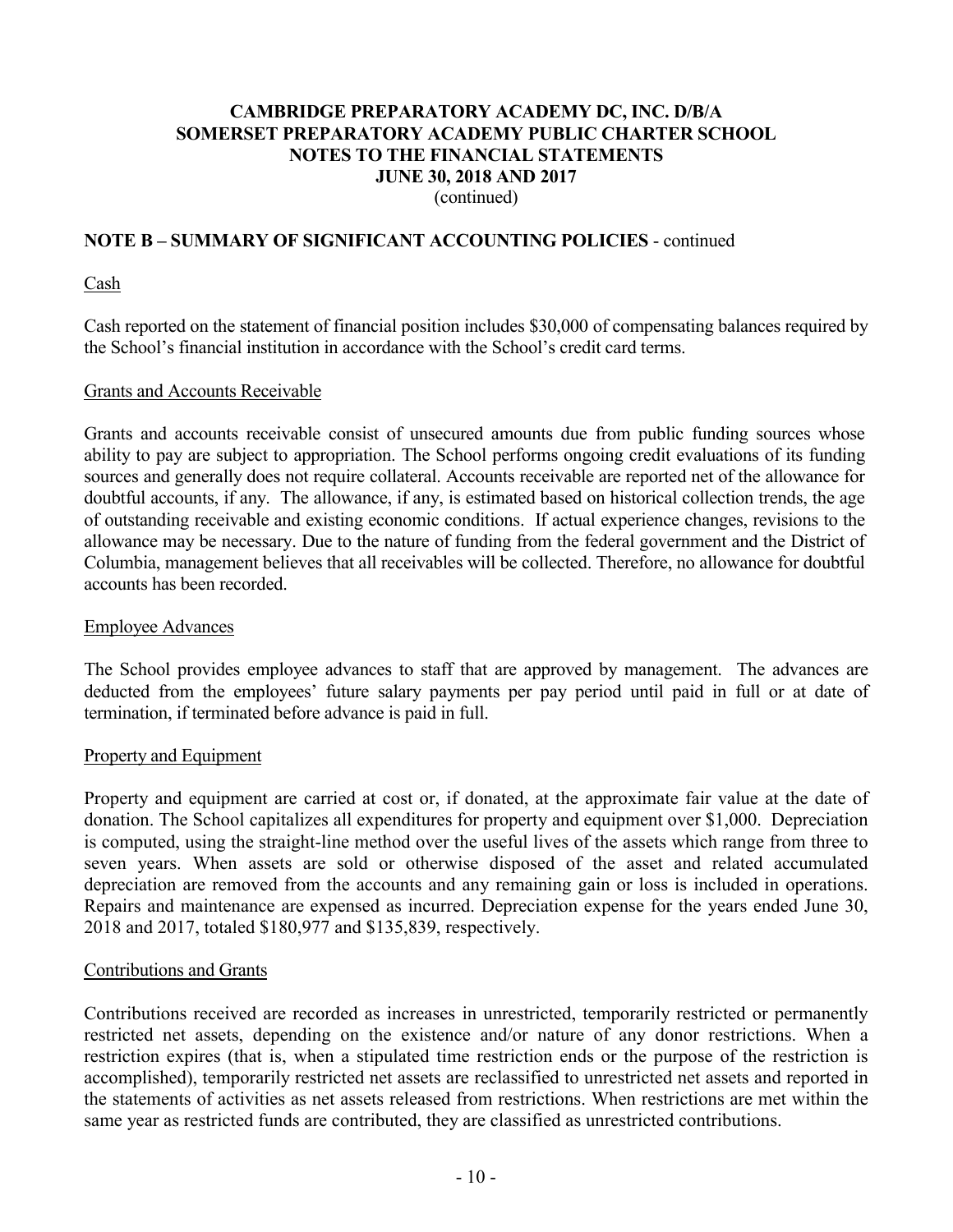### **NOTE B – SUMMARY OF SIGNIFICANT ACCOUNTING POLICIES** - continued

#### Contributions and Grants (continued)

Grant revenues are received primarily from the District of Columbia government. The grants are subject to audit by the grantor agencies. Such audits could result in a request for reimbursement by the agency for expenditures disallowed under the terms and conditions of the appropriate grantor. No provision for possible adjustment has been made in the accompanying financial statements because, in the opinion of management, such adjustment, if any, would not have a material effect on the financial statements.

#### Revenue Recognition

The School receives a student allocation on a per pupil basis from the District of Columbia to cover the cost of academic expenses. Per pupil appropriated revenue is recognized during the period for which the associated education services are provided. Per pupil appropriations include \$1,956,839 and \$1,706,693 for enhancements, such as special education, at-risk students, and English language learners, for the years ended June 30, 2018 and 2017, respectively.

Activity fees are recognized at the time of the activity. Activity fees are amounts collected from students from, but not restricted to, field trips, camps and other school related activities.

#### Deferred Revenue

Deferred revenue represents amounts received during the current fiscal year and deferred until the following fiscal year for recognition.

#### Allocation of Functional Expenses

The costs of providing the School's various programs and supporting services have been summarized on a functional basis in the accompanying statements of activities. Accordingly, certain costs have been allocated among the programs, fundraising and supporting services benefited.

#### Use of Estimates

The preparation of the financial statements in accordance with U.S. generally accepted accounting principles requires management to make estimates and assumptions that affect certain reported amounts of assets and liabilities and disclosure of contingent assets and liabilities at the date of the financial statements and reported amounts of revenues and expenses during the reporting period. Actual results could differ from those estimates.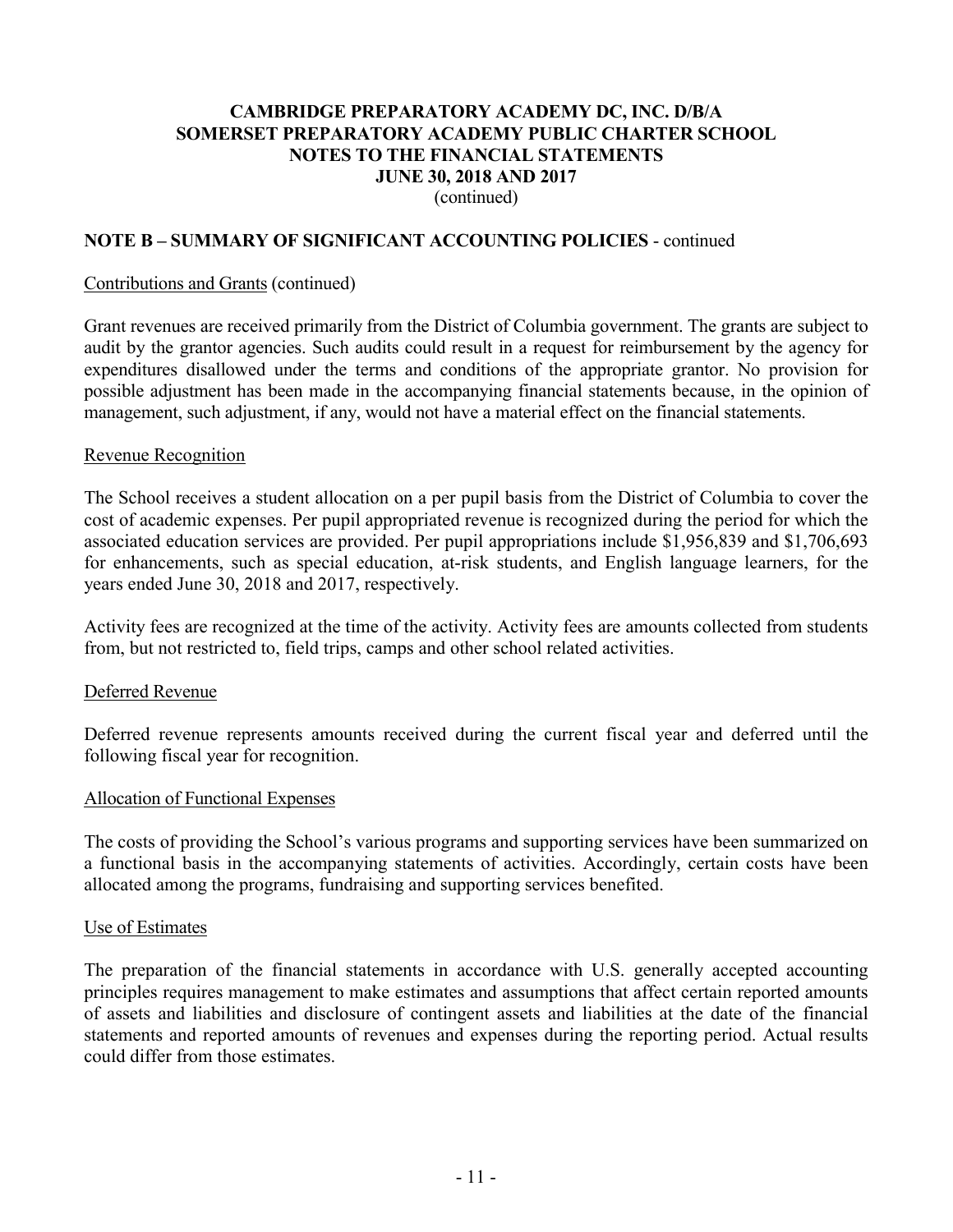### **NOTE B – SUMMARY OF SIGNIFICANT ACCOUNTING POLICIES** - continued

#### Reclassifications

Certain amounts for the year ended June 30, 2017 have been reclassified to conform to the current year presentation. The reclassification had no effect on the previously reported net assets or change in net assets.

#### **NOTE C – INCOME TAXES**

The School is exempt from federal income taxes on related income under Section  $501(c)(3)$  of the Internal Revenue Code. In addition, the School is classified as an entity that is not a private foundation under Section 509(a)(1).

The School believes that it has appropriate support for any tax positions taken, and as such, does not have any uncertain tax positions that are material to the financial statements or that would have an effect on its tax-exempt status. There are no unrecognized tax benefits or liabilities that need to be recorded.

The School's information tax returns are subject to examination by the Internal Revenue Service for a period of three years from the date they were filed, except under certain circumstances. The School's Form 990 returns for the years 2014 through 2016 are open for examination by the Internal Revenue Service, although no request has been made as of the date of these financial statements.

### **NOTE D – LEASE COMMITMENTS**

On November 30, 2016, the School entered into a new lease agreement with the Charter School Incubator Initiative, effective July 1, 2016, for use of the School's facility located at 3301 Wheeler Road, S.E. The terms of the agreement will continue until June 30, 2021 and may be extended for up to three additional terms of five years each. This use agreement is subject to and subordinate to the terms of the prime lease between the District of Columbia and with the Charter School Incubator Initiative. In accordance with the lease agreement, the School granted a first priority lien on, and security interest in, the School's revenue from federal, state, and local government sources. The agreement is a full service use agreement, thereby covers utilities, building engineering, maintenance and repairs, and related services. The School is to pay with the Charter School Incubator Initiative a usage fee equal to the number of students enrolled with the School multiplied by the per pupil facility allowance, as determined annually, payable in equal quarterly installments on August 1, November 1, February 1, and May 1. Accordingly, the School cannot reasonably estimate its future minimum payments under the terms of this agreement. For the years ended June 30, 2018 and 2017 the rent expense totaled \$1,197,273 and \$1,012,176, respectively. The School will be reimbursed by the Charter School Incubator Initiative for certain janitorial expenses. For the years ended June 30, 2018 and 2017, the School recognized approximately \$84,273 and \$92,000, respectively, for reimbursement of these qualifying expenses as other income in the statement of activities.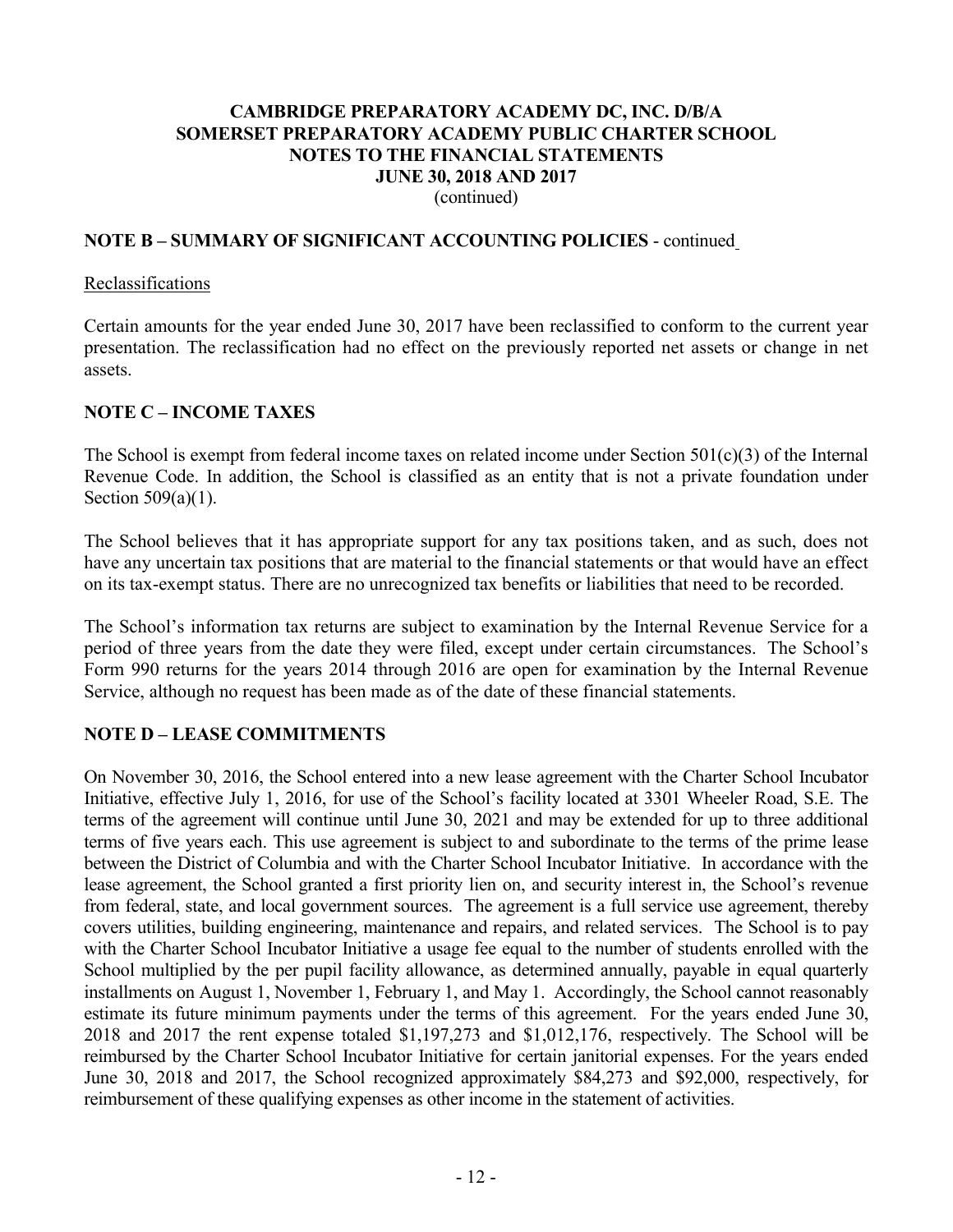### **NOTE E – COMMITMENTS AND CONTINGENT LIABILITIES**

The School receives revenue from government grants and contracts that are subject to inspection and audit by the appropriate funding agency. The purpose of these inspections and audits is to determine whether program funds were used in accordance with their respective guidelines and regulations. The potential exists for disallowance of previously funded program costs. The School is of the opinion that disallowance, if any, arising from such inspection or audits will not have a material effect on the financial statements. The School has no provisions for the possible disallowance of program costs on its financial statements.

#### **NOTE F – SUPPORT SERVICES**

In accordance with the support service agreement, the School pays Academica DC, LLC a fee for support services of \$600 per student full time equivalent student per annum. The School also has an affiliation cooperation agreement with Somerset Academy, Inc. which the agreement will be automatically renewed for additional one-year term. The affiliation agreement allows the School to use the licensed marks of Somerset Academy, Inc. and as its member, comply with all standards of the Somerset Network of schools. For the years ended June 30, 2018 and 2017, the School's support services expense totaled \$255,000 and \$224,400, respectively, that included \$30,000, per year, in affiliation fee.

### **NOTE G – CONCENTRATIONS OF RISK**

The School places its cash with a financial institution which at times, may exceed the Federal Deposit Insurance Corporation's insurance limit of \$250,000. As of June 30, 2018 and 2017, the School had approximately \$854,000 and \$237,000, respectively, of bank balances that exceeded the federally insured limit. The School has neither experienced, not does it anticipate any loss of funds.

The School is supported primarily by local and federal appropriations and grants. For the years ended June 30, 2018 and 2017, 95% and 90%, respectively, of the total revenue was provided by one local government agency. Reduction of this source of support would have a significant impact on the School's programs and activities. Geographical area of clients served is Ward 8 of the District of Columbia.

### **NOTE H – RELATED PARTY TRANSACTION**

The School subleases facilities from the Charter School Incubator Initiative, a District of Columbia nonprofit corporation, whose director and president is a Board member of the School. The School's corporate policies include a conflict of interest policy that is reviewed and signed annually by the Board members.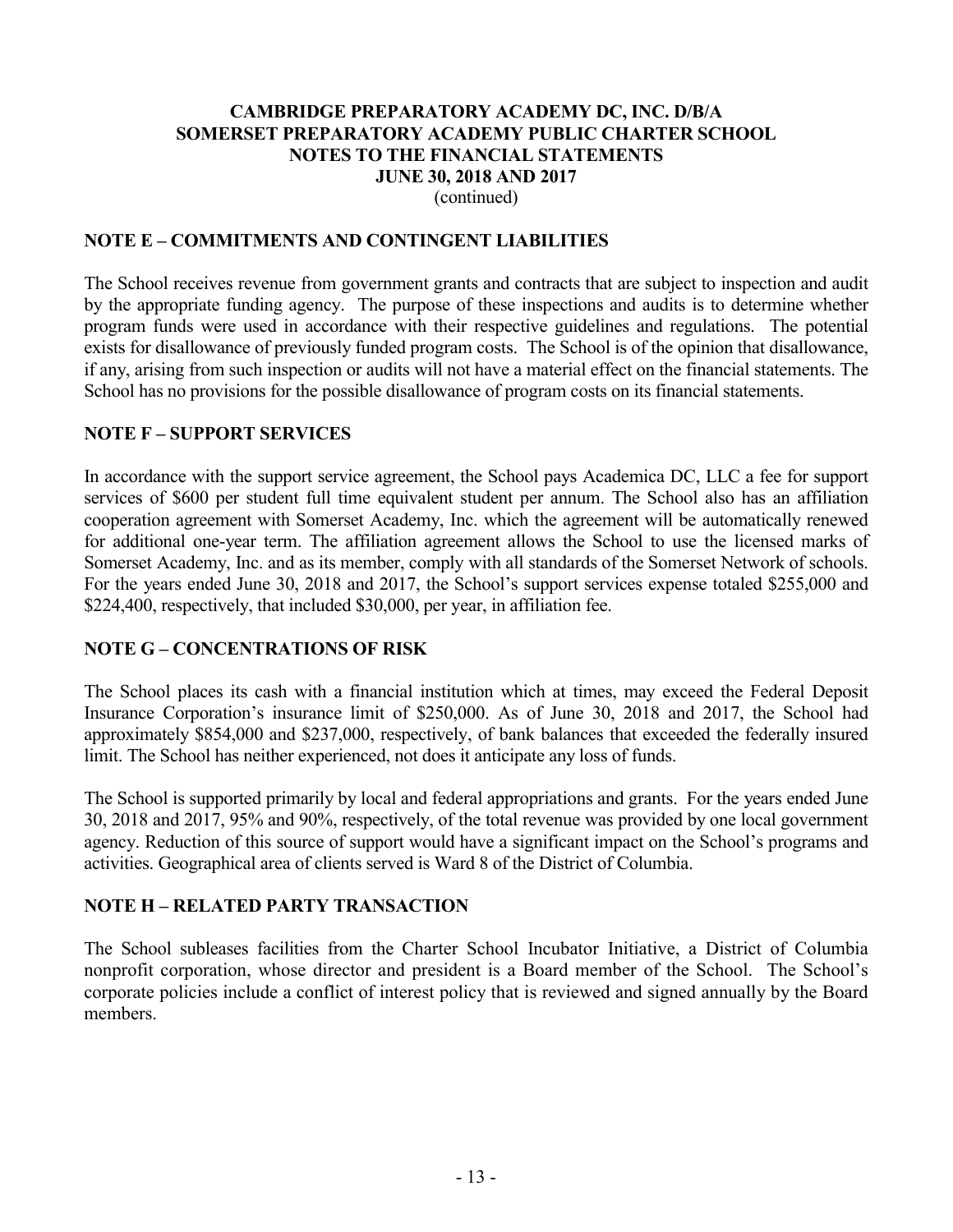#### **NOTE I – RETIREMENT PLAN**

The Somerset Prep 401(K) Savings and Profit Sharing Plan (the "Plan") was effective January 1, 2017. All employees who are at least 21 years of age and completed three month of employment are eligible to participate in the Plan. Employees may make elective deferral from their eligible earnings, up to the amount allowed by the Internal Revenue Code. The School's match is discretionary. For the years ended June 30, 2018 and 2017, total discretionary contributions by the School and the retirement plan expense totaled \$50,860 and \$0, respectively.

#### **NOTE J – SUBSEQUENT EVENTS**

In preparing these financial statements, the School's management has evaluated events and transaction for potential recognition or disclosure through November 14, 2018, the date the financial statements were available to be issued. There were no additional events or transactions that were discovered during the evaluation that required further recognition or disclosure.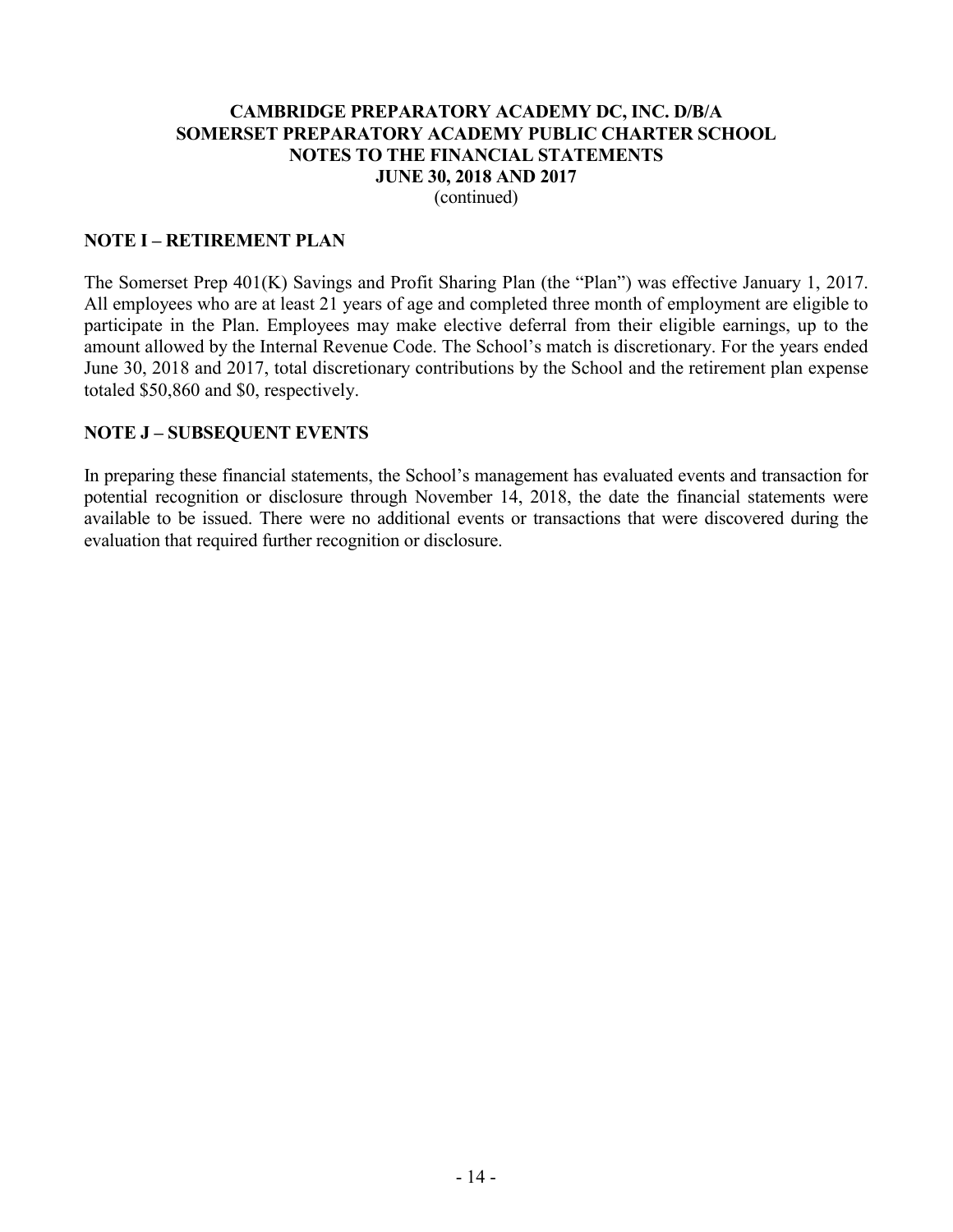

1730 Rhode Island Avenue, NW Suite 800 Washington, DC 20036 (202) 296-3306 Fax: (202) 296-0059

# **Independent Auditor's Report on Internal Control over Financial Reporting and on Compliance and Other Matters Based on an Audit of Financial Statements Performed in Accordance with** *Government Auditing Standards*

The Board of Trustees Cambridge Preparatory Academy DC, Inc. D/B/A Somerset Preparatory Academy Public Charter School Washington, DC

We have audited, in accordance with the auditing standards generally accepted in the United States of America and the standards applicable to financial audits contained in the *Government Auditing Standards* issued by the Comptroller General of the United States, the financial statements of Cambridge Preparatory Academy DC, Inc. D/B/A Somerset Preparatory Academy Public Charter School, (a nonprofit organization), (the "School"), which comprise the statement of financial position as of June 30, 2018, and the related statements of activities, functional expenses, and cash flows, for the year then ended, and the related notes to the financial statements, and have issued our report thereon dated November 14, 2018.

# **Internal Control Over Financial Reporting**

In planning and performing our audit of the financial statements, we considered the School's internal control over financial reporting (internal control) to determine the audit procedures that are appropriate in the circumstances for the purpose of expressing our opinion on the financial statements, but not for the purpose of expressing an opinion on the effectiveness of the School's internal control. Accordingly, we do not express an opinion on the effectiveness of the School's internal control.

A *deficiency in internal control* exists when the design or operation of a control does not allow management or employees, in the normal course of performing their assigned functions, to prevent, or detect and correct, misstatements on a timely basis. A *material weakness* is a deficiency, or a combination of deficiencies, in internal control, such that there is a reasonable possibility that a material misstatement of the entity's financial statements will not be prevented, or detected and corrected on a timely basis. A *significant deficiency* is a deficiency, or a combination of deficiencies, in internal control that is less severe than a material weakness, yet important enough to merit attention by those charged with governance.

Our consideration of internal control was for the limited purpose described in the first paragraph of this section and was not designed to identify all deficiencies in internal control that might be material weaknesses or significant deficiencies. Given these limitations, during our audit we did not identify any deficiencies in internal control that we consider to be material weaknesses. However, material weaknesses may exist that have not been identified.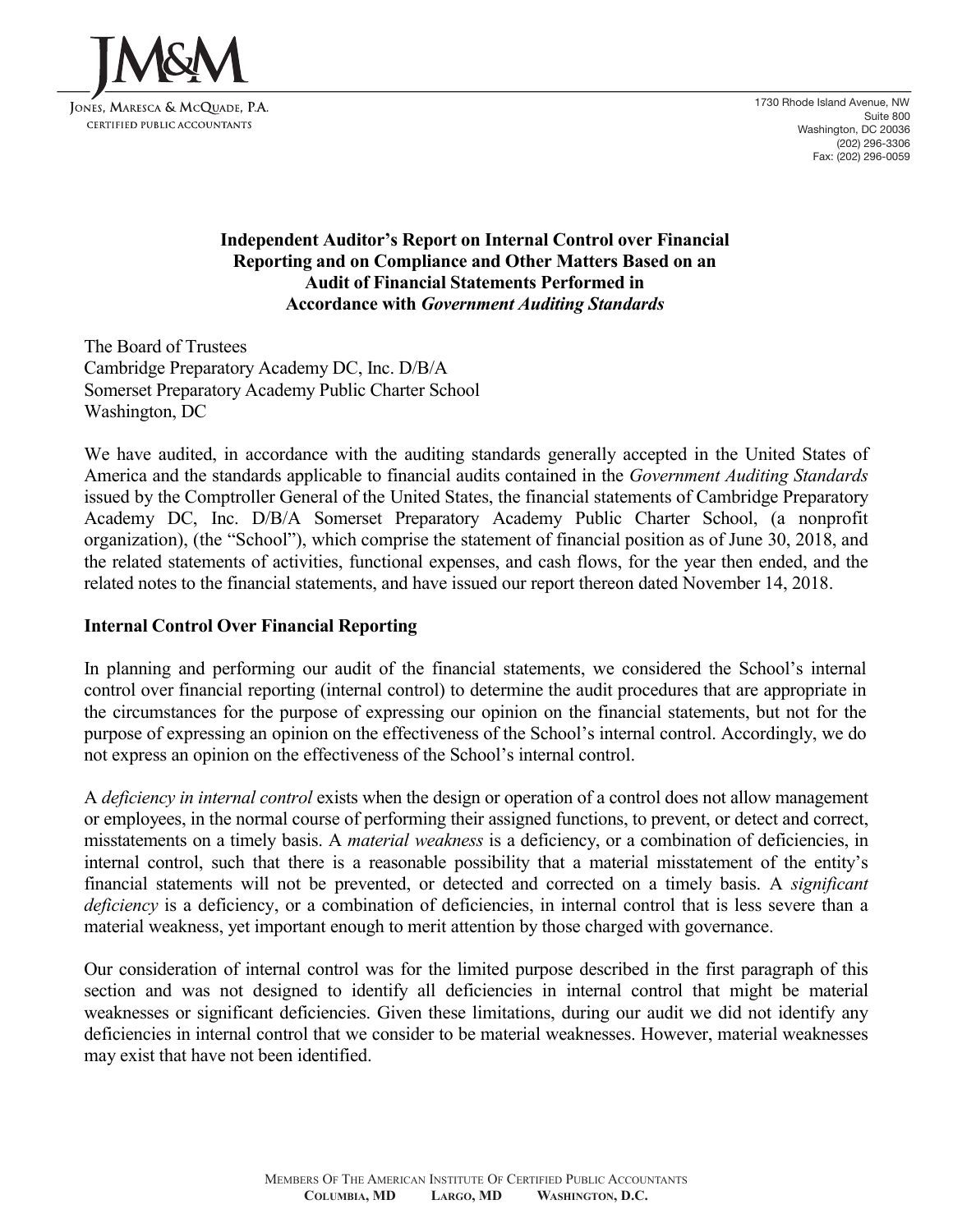# **Compliance and Other Matters**

As part of obtaining reasonable assurance about whether the School's financial statements are free from material misstatement, we performed tests of its compliance with certain provisions of laws, regulations, contracts, and grant agreements, noncompliance with which could have a direct and material effect on the determination of financial statement amounts. However, providing an opinion on compliance with those provisions was not an objective of our audit, and accordingly, we do not express such an opinion. The results of our tests disclosed no instances of noncompliance or other matters that are required to be reported under *Government Auditing Standards*.

# **Purpose of this Report**

The purpose of this report is solely to describe the scope of our testing of internal control and compliance and the results of that testing, and not to provide an opinion on the effectiveness of the School's internal control or on compliance. This report is an integral part of an audit performed in accordance with *Government Auditing Standards* in considering the School's internal control and compliance. Accordingly, this communication is not suitable for any other purpose.

Jam Marina & M'Quade PA

Washington, DC November 14, 2018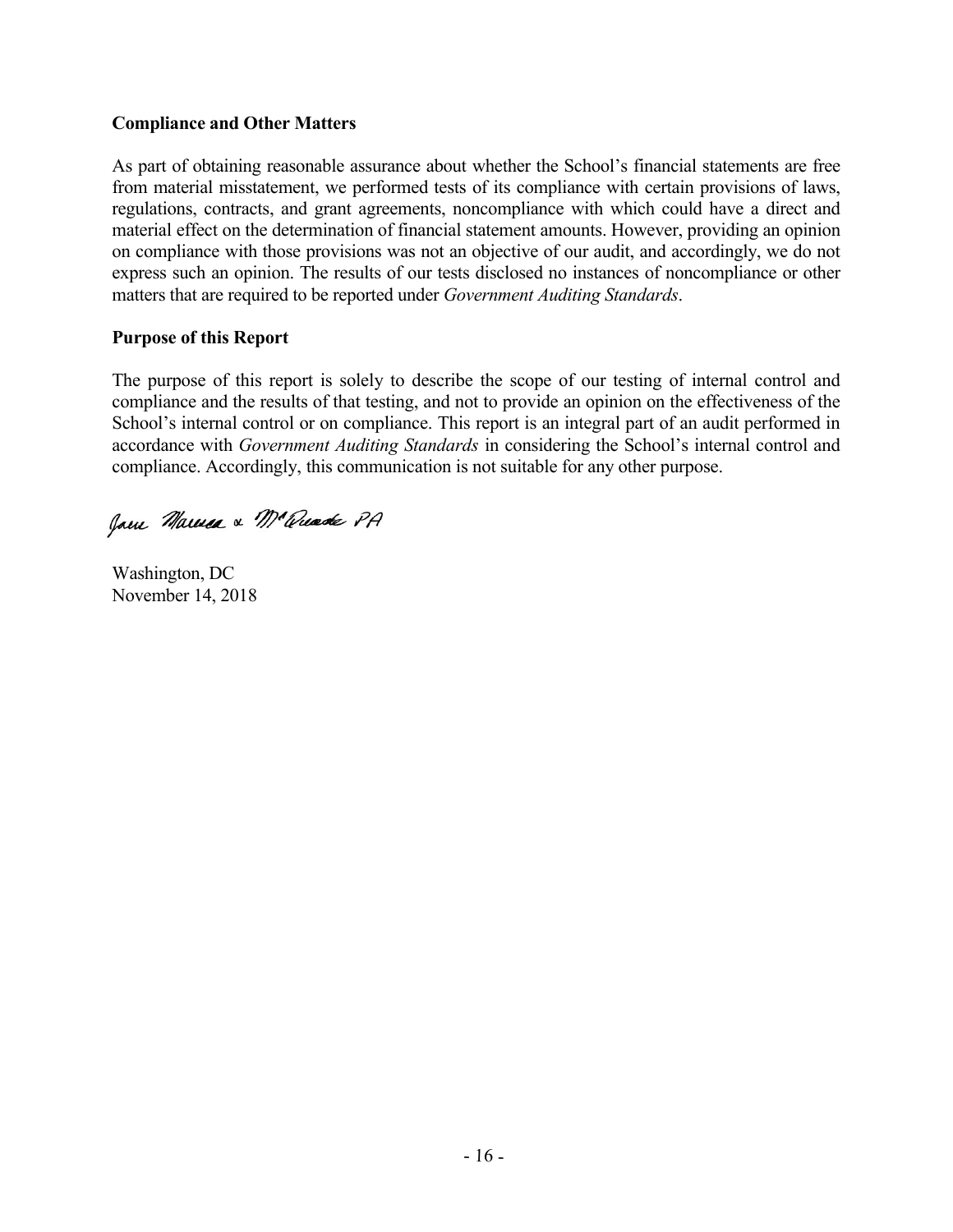

# **Independent Auditor's Report on Compliance for Each Major Program and on Internal Control over Compliance Required by the Uniform Guidance**

The Board of Trustees of Cambridge Preparatory Academy DC, Inc. D/B/A Somerset Preparatory Academy Public Charter School Washington, DC

# **Report on Compliance for Each Major Federal Program**

We have audited Cambridge Preparatory Academy DC, Inc. D/B/A Somerset Preparatory Academy Public Charter School (the "School") compliance with the types of compliance requirements described in the *OMB Compliance Supplement* that could have a direct and material effect on each of the School's major federal programs for the year ended June 30, 2018. The School's major federal programs are identified in the summary of auditor's results section of the accompanying schedule of findings and questioned costs.

### **Management's Responsibility**

Management is responsible for compliance with the federal statutes, regulations, and the terms and conditions of its federal awards applicable to its federal programs.

### **Auditor's Responsibility**

Our responsibility is to express an opinion on compliance for each of the School's major federal programs based on our audit of the types of compliance requirements referred to above. We conducted our audit of compliance in accordance with auditing standards generally accepted in the United States of America; the standards applicable to financial audits contained in *Government Auditing Standards*, issued by the Comptroller General of the United States; and the audit requirements of Title 2 U.S. *Code of Federal Regulations* Part 200, *Uniform Administrative Requirements, Cost Principles, and Audit Requirements for Federal Awards* (Uniform Guidance). Those standards and the Uniform Guidance require that we plan and perform the audit to obtain reasonable assurance about whether noncompliance with the types of compliance requirements referred to above that could have a direct and material effect on a major federal program occurred. An audit includes examining, on a test basis, evidence about the School's compliance with those requirements and performing such other procedures as we considered necessary in the circumstances.

We believe that our audit provides a reasonable basis for our opinion on compliance for each major federal program. However, our audit does not provide a legal determination of the School's compliance.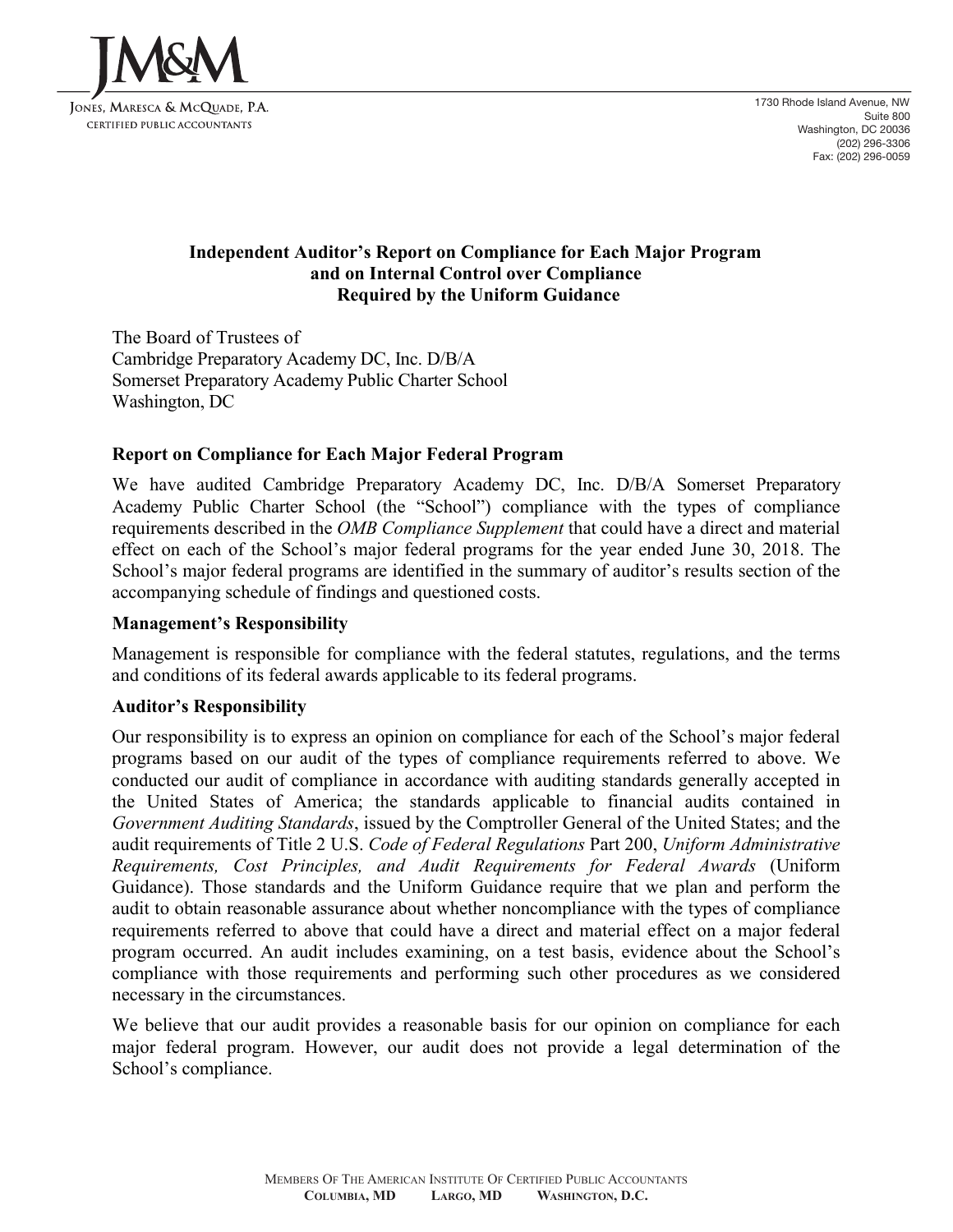# **Opinion on Each Major Federal Program**

In our opinion, Cambridge Preparatory Academy DC, Inc. D/B/A Somerset Preparatory Academy Public Charter School complied, in all material respects, with the types of compliance requirements referred to above that could have a direct and material effect on each of its major federal programs for the year ended June 30, 2018.

### **Report on Internal Control Over Compliance**

Management of the School is responsible for establishing and maintaining effective internal control over compliance with the types of compliance requirements referred to above. In planning and performing our audit of compliance, we considered the School's internal control over compliance with the types of requirements that could have a direct and material effect on each major federal program to determine the auditing procedures that are appropriate in the circumstances for the purpose of expressing an opinion on compliance for each major federal program and to test and report on internal control over compliance in accordance with the Uniform Guidance, but not for the purpose of expressing an opinion on the effectiveness of internal control over compliance. Accordingly, we do not express an opinion on the effectiveness of the School's internal control over compliance.

A *deficiency in internal control over compliance* exists when the design or operation of a control over compliance does not allow management or employees, in the normal course of performing their assigned functions, to prevent, or detect and correct, noncompliance with a type of compliance requirement of a federal program on a timely basis. A *material weakness in internal control over compliance* is a deficiency, or combination of deficiencies, in internal control over compliance, such that there is a reasonable possibility that material noncompliance with a type of compliance requirement of a federal program will not be prevented, or detected and corrected, on a timely basis. A *significant deficiency in internal control over compliance* is a deficiency, or a combination of deficiencies, in internal control over compliance with a type of compliance requirement of a federal program that is less severe than a material weakness in internal control over compliance, yet important enough to merit attention by those charged with governance.

Our consideration of internal control over compliance was for the limited purpose described in the first paragraph of this section and was not designed to identify all deficiencies in internal control over compliance that might be material weaknesses or significant deficiencies. We did not identify any deficiencies in internal control over compliance that we consider to be material weaknesses. However, material weaknesses may exist that have not been identified.

The purpose of this report on internal control over compliance is solely to describe the scope of our testing of internal control over compliance and the results of that testing based on the requirements of the Uniform Guidance. Accordingly, this report is not suitable for any other purpose.

Jam Marca & M'Quade PA

Washington, DC November 14, 2018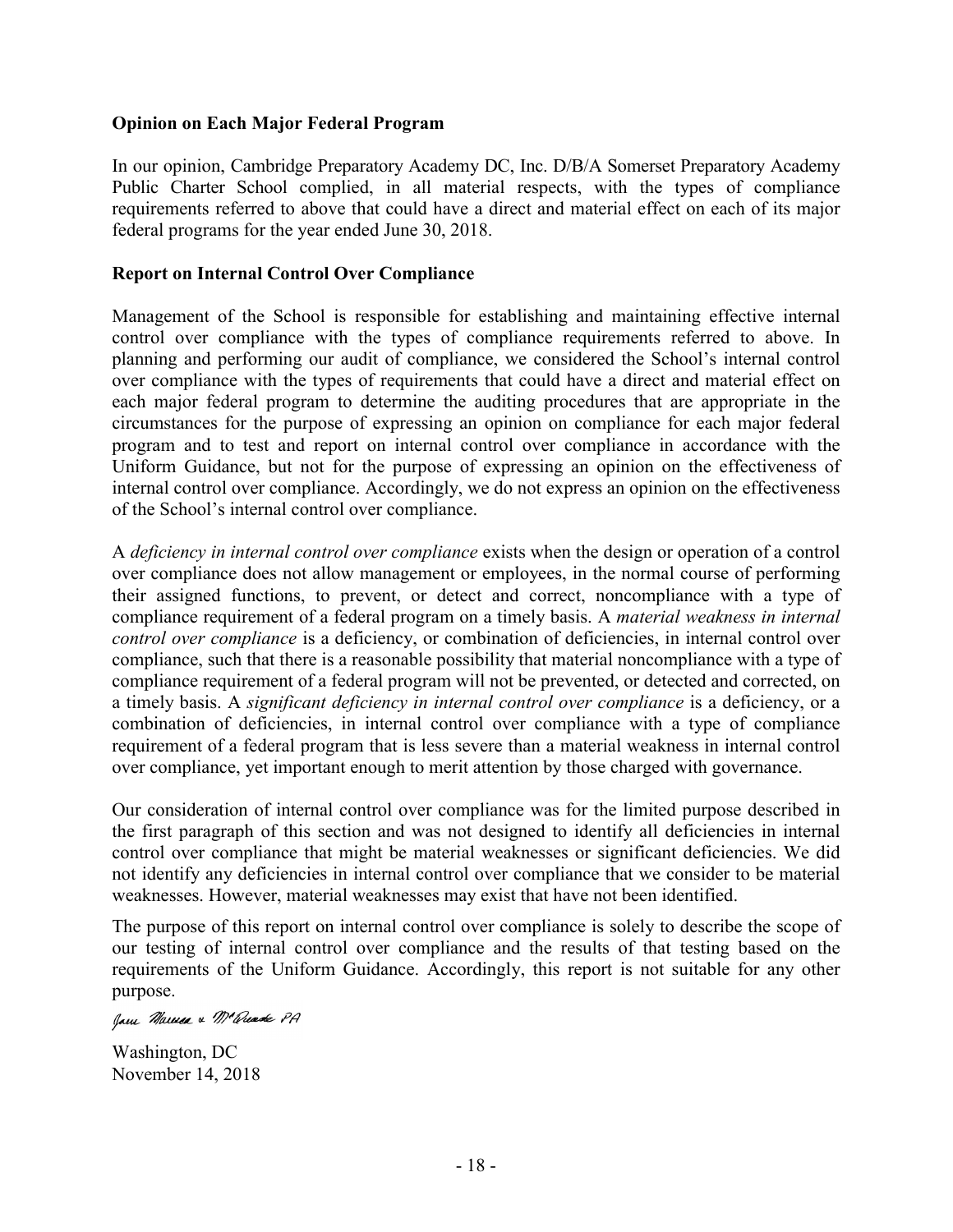#### **CAMBRIDGE PREPARATORY ACADEMY DC, INC. D/B/A SCHEDULE OF EXPENDITURES OF FEDERAL AWARDS YEAR ENDED JUNE 30, 2018 SOMERSET PREPARATORY ACADEMY PUBLIC CHARTER SCHOOL**

| <b>Federal Grantor/Pass-through Grantor/</b><br><b>Program or Cluster Title</b>                                                                                        | Federal<br><b>CFDA</b><br><b>Number</b> | <b>Grant Identification</b><br><b>Number</b> | Federal<br><b>Expenditures</b> |
|------------------------------------------------------------------------------------------------------------------------------------------------------------------------|-----------------------------------------|----------------------------------------------|--------------------------------|
| <b>U.S. Department of Education</b>                                                                                                                                    |                                         |                                              |                                |
| Pass Through from District of Columbia Office of the                                                                                                                   |                                         |                                              |                                |
| <b>State Superintendent of Education (OSSE)</b>                                                                                                                        |                                         |                                              |                                |
| Grants to Local Educational Agencies                                                                                                                                   | 84.010                                  | 82010A                                       | \$<br>254,506                  |
| Special Education Grants to States                                                                                                                                     | 84.027                                  | 82027A                                       | 83,546                         |
| Supporting Effective Instruction State Grants                                                                                                                          | 84.367                                  |                                              | 56,063                         |
| DC School Choice Incentive Program                                                                                                                                     | 84.370                                  | <b>CHOICE</b>                                | 547,500                        |
| Student Support and Academic Enrichment Program                                                                                                                        | 84.424                                  |                                              | 9,562                          |
| <b>Total U.S. Department of Education</b>                                                                                                                              |                                         |                                              | 951,177                        |
| U.S. Department of Agriculture - Food and Nutrition Service<br>Pass Through from District of Columbia Office of the<br><b>State Superintendent of Education (OSSE)</b> |                                         |                                              |                                |
| <b>Child Nutrition Cluster</b>                                                                                                                                         |                                         |                                              |                                |
| School Breakfast Program                                                                                                                                               | 10.553                                  |                                              | 20,173                         |
| National School Lunch Program                                                                                                                                          | 10.555                                  |                                              | 162,233                        |
| <b>Total Child Nutrition Cluster</b>                                                                                                                                   |                                         |                                              | 182,406                        |
| <b>Total U.S. Department of Agriculture</b>                                                                                                                            |                                         |                                              | 182,406                        |
| <b>TOTAL EXPENDITURES OF FEDERAL AWARDS</b>                                                                                                                            |                                         |                                              | \$<br>1,133,583                |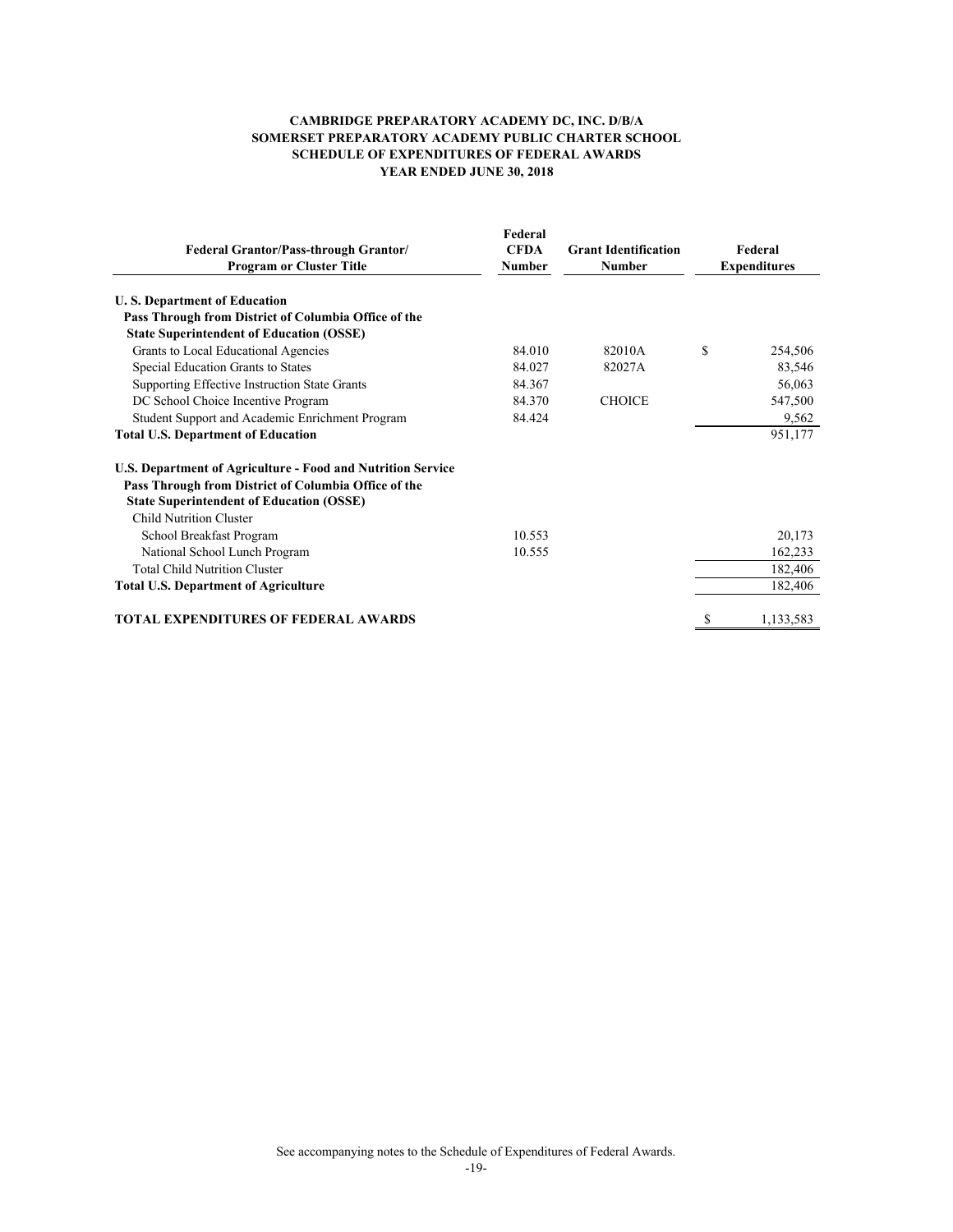# **CAMBRIDGE PREPARATORY ACADEMY DC, INC. D/B/A SOMERSET PREPARATORY ACADEMY PUBLIC CHARTER SCHOOL NOTES TO THE SCHEDULE OF EXPENDITURES OF FEDERAL AWARDS JUNE 30, 2018**

# **NOTE A – BASIS OF PRESENTATION**

The accompanying Schedule of Expenditures of Federal Awards (the "Schedule") includes the federal grant activity of the School under programs of the federal government for the year ended June 30, 2018. The information in the Schedule is presented in accordance with the requirements of Title 2 U.S. Code of Federal Regulations Part 200, *Uniform Administrative Requirements, Cost Principles, and Audit Requirements for Federal Awards* ("Uniform Guidance"). Therefore some amounts presented in this schedule may differ from amounts presented in, or used in, the preparation of the financial statements.

# **NOTE B – SUMMARY OF SIGNIFICANT ACCOUNTING POLICIES**

Expenditures reported in the Schedule are reported on the accrual basis of accounting. Such expenditures are recognized following the cost principles contained in the Uniform Guidance, wherein, certain types of expenses are not allowable or are limited as to reimbursement. The School elected not to use the 10 percent de minimis indirect cost rate. Pass through programs, agencies, and entity identifying numbers are presented where available.

# **NOTE C – RECONCILIATION TO THE FINANCIAL STATEMENTS**

Expenditures per the Schedule exclude \$6,215 of federal awards provided under the Federal Communications Commission E-Rate program, which are reported as federal entitlements and grant revenue in the statement of activities. Funding under the E-Rate program is considered to be federal funds, however, does not qualify as direct financial support, and therefore, is exempt from Uniform Guidance requirements.